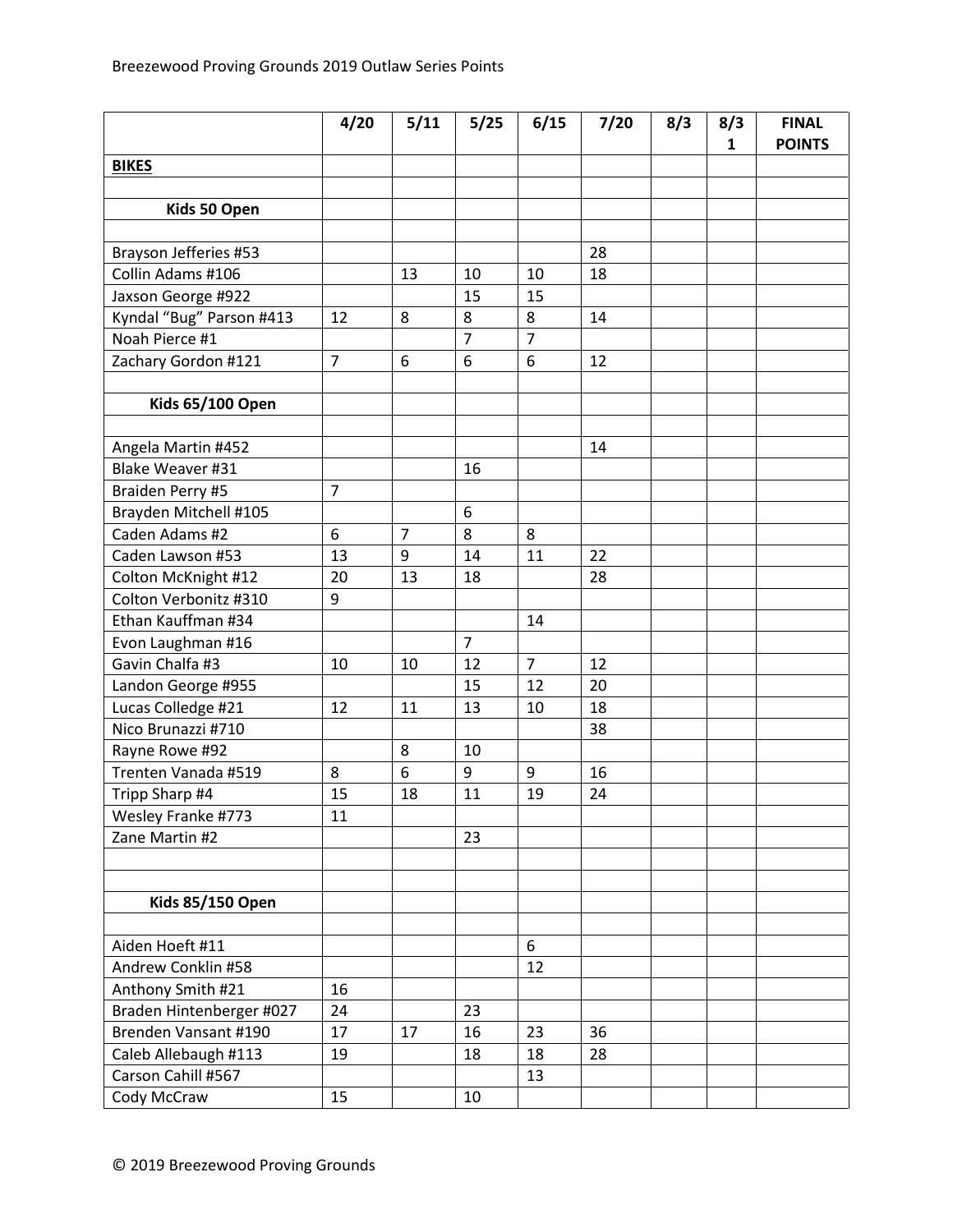| Cole Kranson #x      |                |                |                | 10             |    |  |  |
|----------------------|----------------|----------------|----------------|----------------|----|--|--|
| Colton McKnight #12  | 14             | 8              | 15             |                | 20 |  |  |
| Dakota Yeakle #24    |                |                |                | 15             | 22 |  |  |
| David Swinger #773   | 10             |                | 13             |                |    |  |  |
| Drayce King #833     |                |                |                |                | 30 |  |  |
| Ezra Fresques #328   | 8              |                |                |                |    |  |  |
| Justin Fandl #26     | 6              | 12             |                |                |    |  |  |
| Kyle Cunningham #219 | 12             |                |                |                |    |  |  |
| Landon George #955   |                |                | 8              | 8              |    |  |  |
| Nico Brunazzi #712   |                |                |                |                | 32 |  |  |
| Odin Cretin #108     | 9              | 9              | 9              |                | 18 |  |  |
| Parker Nowell #12    |                |                |                | 9              |    |  |  |
| R Jay Dobson #65     | 13             | 10             | 11             | 14             | 14 |  |  |
| TJ Delawder #407     | $\overline{7}$ | 6              | $\overline{7}$ | $\overline{7}$ |    |  |  |
| Trent Hazelton #723  |                |                |                | 11             | 16 |  |  |
| Trenton Martin #245  |                |                |                |                | 26 |  |  |
| Tripp Sharp #4       | 11             | $\overline{7}$ | 12             | 16             | 24 |  |  |
| Wyatt Rotz #166      |                |                |                |                | 46 |  |  |
| Zane Martin #28      |                |                | 14             |                |    |  |  |
|                      |                |                |                |                |    |  |  |
| <b>Kool Boy</b>      |                |                |                |                |    |  |  |
|                      |                |                |                |                |    |  |  |
| Anthony Smith #21    | 10             |                |                |                | 26 |  |  |
| Austin Dotson #69    |                | $\overline{7}$ |                | 9              |    |  |  |
| Broc Bonamo #221     | 9              | 11             |                |                |    |  |  |
| Chase Bonamo #211    |                | 15             | 14             |                |    |  |  |
| Cody McCraw #77      | 8              |                |                |                |    |  |  |
| Cooper Gordan #16    |                |                |                | 25             |    |  |  |
| Dane Shaw #916       | 16             | 16             | 13             |                | 24 |  |  |
| Dayne Miller #28     | 25             | 17             | 16             | 18             | 30 |  |  |
| Devin Halaburda #120 | 13             | 10             |                |                | 28 |  |  |
| Drayce King #833     |                |                |                |                | 22 |  |  |
| Ethan Schwartz #826  | 18             | 19             |                | 16             | 32 |  |  |
| Ezra Fresques #328   | 14             | 18             |                |                | 14 |  |  |
| Gauge Keith #22      |                |                |                | 10             |    |  |  |
| Isaac Ivosevich #23  |                |                | 10             |                |    |  |  |
| Jared Scott #42      | 17             | 14             |                |                |    |  |  |
| Jason Glaze #26      |                | 9              | 8              |                |    |  |  |
| Joshua Moore #247    |                | 26             |                |                |    |  |  |
| Kaige Norris #22     | 12             |                |                | 13             |    |  |  |
| Kyle Cunningham #219 |                |                | 12             | 15             | 20 |  |  |
| Leigha Rotz #91      |                |                |                | 17             |    |  |  |
| Logan Beachley #804  |                |                | $\overline{7}$ | 8              |    |  |  |
| Matthew Vansant #189 | 20             | 21             | 21             | 20             | 38 |  |  |
| R Jay Dobson #65     | 11             | 8              |                | 11             |    |  |  |
| Scott Gray #12       | 15             | 12             | 11             | 14             | 16 |  |  |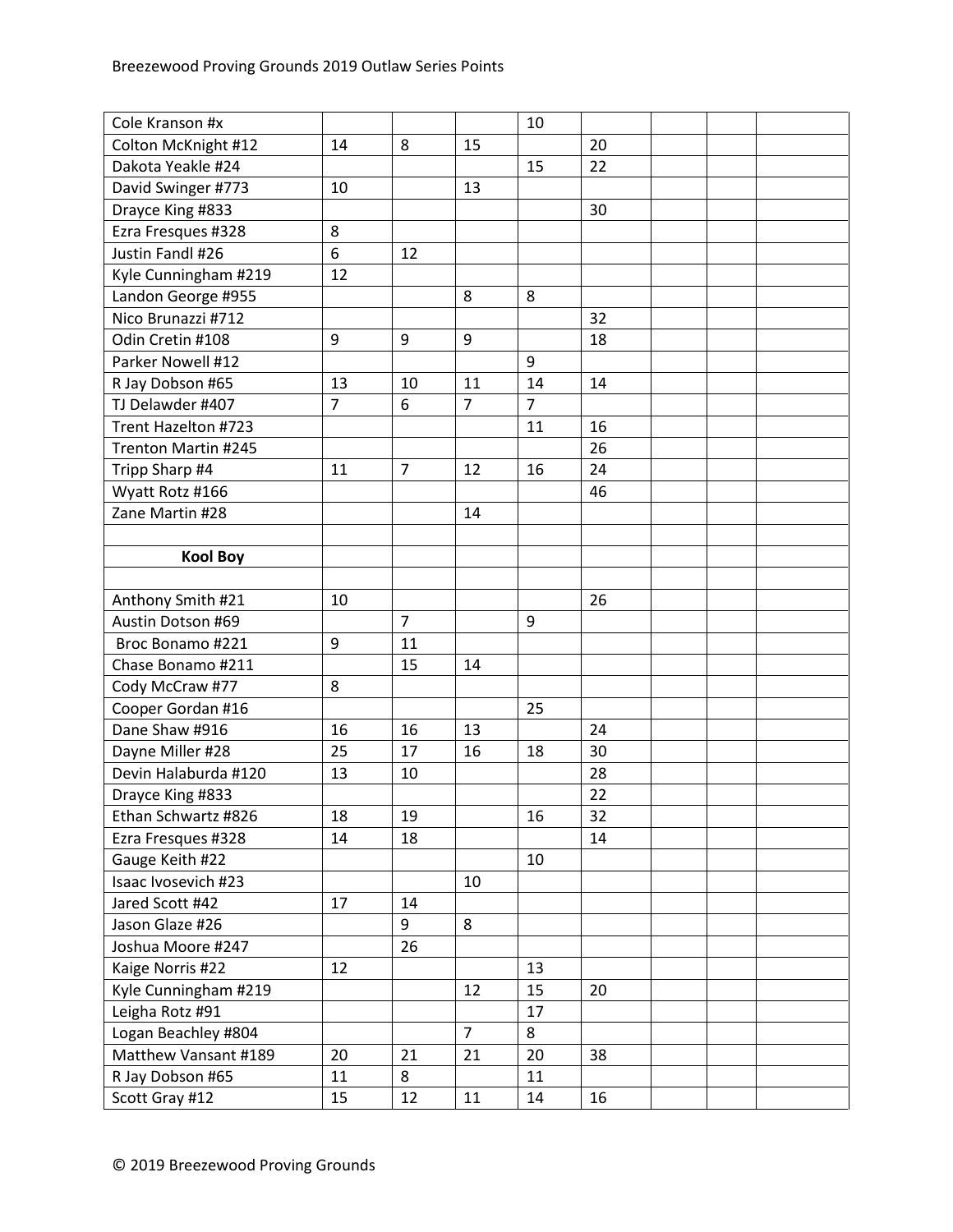| TJ Notarianni #4            |                | 13             | 9              | 12             |    |  |  |
|-----------------------------|----------------|----------------|----------------|----------------|----|--|--|
| Travis Martin #245          |                |                |                |                | 18 |  |  |
| Trent Martin #45            |                |                |                |                | 34 |  |  |
| Wyatt Rotz #x               |                |                |                |                | 48 |  |  |
|                             |                |                |                |                |    |  |  |
| <b>Two Stroke Only Open</b> |                |                |                |                |    |  |  |
|                             |                |                |                |                |    |  |  |
| Braden Hintenberger #027    |                |                | 9              |                |    |  |  |
| Broc Bonamo #221            | $\overline{7}$ | $\overline{7}$ |                |                |    |  |  |
| Carson Cahill #567          |                |                |                | 6              |    |  |  |
| Chase Linaweaver #727       |                |                |                |                | 14 |  |  |
| Clay Haulman #631           |                |                | 18             | 12             |    |  |  |
| Dale Lewis #11              | 14             |                |                | 14             |    |  |  |
| Dayne Miller #28            | 11             |                | 11             | 10             | 18 |  |  |
| Devin Halaburda #120        |                | 8              |                |                |    |  |  |
| Dustin Mallow #58           |                | 21             |                |                | 42 |  |  |
| Erik Trostle #1             |                |                |                | $\overline{7}$ |    |  |  |
| Evan Griffith #720          |                | 9              |                |                |    |  |  |
| Ezra Fresquez #328          |                | 12             |                |                | 22 |  |  |
| Grace Payne #12             | 10             |                | $\overline{7}$ |                | 12 |  |  |
| Henry Moore #262            | 12             |                |                |                |    |  |  |
| Jason Hawkins #523          |                |                |                | 9              |    |  |  |
| Jason Trevenen #74          | 9              |                |                |                |    |  |  |
| Jeffrey Bennett #17         |                | 13             |                |                |    |  |  |
| Justin Strubel #775         |                |                |                | 21             |    |  |  |
| Kaleb Rudy #121             |                | 10             |                |                |    |  |  |
| Leigha Rotz #91             |                |                |                |                | 20 |  |  |
| Mason Guelich #691          | 8              | 11             | 10             | 11             | 24 |  |  |
| Nicholas Luedtke #7         |                |                | 8              |                |    |  |  |
| Randy Lawson #209           | 16             | 14             | 13             | 16             | 28 |  |  |
| Scott Martin #45            |                |                |                |                | 16 |  |  |
| Skylar Whittington #259     | 21             |                |                |                | 32 |  |  |
| Steven Streletz #799        |                |                |                | 8              |    |  |  |
| Wyatt Johnson #124          | 13             | 16             |                | 13             | 26 |  |  |
|                             |                |                |                |                |    |  |  |
| <b>Women Open</b>           |                |                |                |                |    |  |  |
|                             |                |                |                |                |    |  |  |
| Cassie Rupp #09             | 13             | 13             | 12             | 8              | 14 |  |  |
| Debra Meszaros #59          | 8              | 6              | $\overline{7}$ |                |    |  |  |
| Julie Strubel #335          | 6              |                |                |                |    |  |  |
| Julie Strubel #335          |                |                |                | 6              |    |  |  |
| Leigha Rotz #91             |                |                |                | 13             | 24 |  |  |
| Robyn Greer #919            |                | 8              |                |                |    |  |  |
|                             |                |                |                |                |    |  |  |
|                             |                |                |                |                |    |  |  |
| <b>Trophy Open</b>          |                |                |                |                |    |  |  |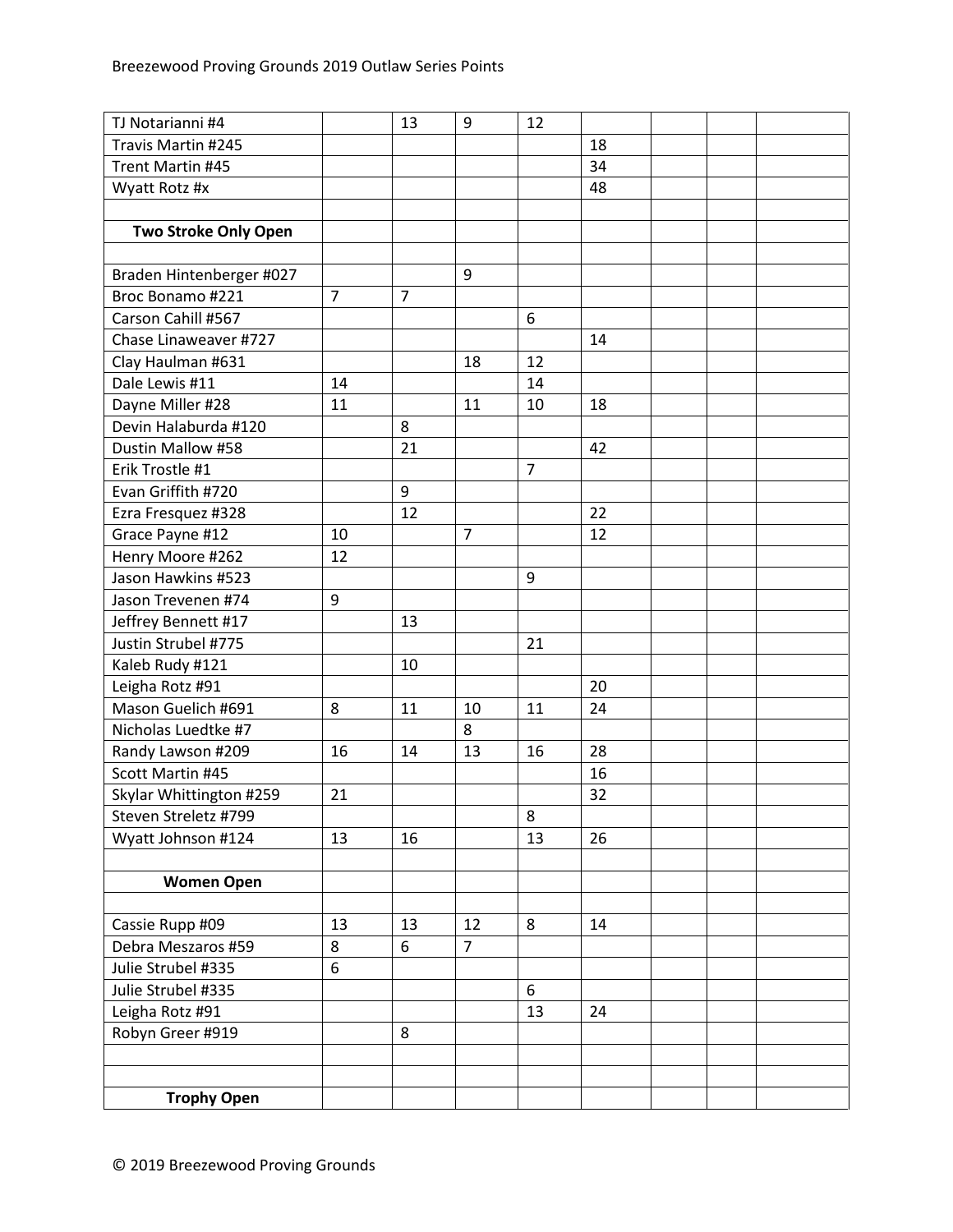| Adam Miller #57           |                 | 3 <sup>rd</sup>      | 7 <sup>th</sup>            |                      |                 |  |                  |
|---------------------------|-----------------|----------------------|----------------------------|----------------------|-----------------|--|------------------|
| Austin Hollen #224        |                 | 7 <sup>th</sup>      |                            |                      |                 |  |                  |
| Brandon Slebodnick #4     |                 |                      |                            | 9 <sup>th</sup>      |                 |  |                  |
| Brody Shields #29         |                 |                      |                            | 5 <sup>th</sup>      |                 |  |                  |
| Chuck Hropovich #09       |                 | 8 <sup>th</sup>      | $q^{th}$                   | 8 <sup>th</sup>      | 3 <sup>rd</sup> |  |                  |
| Colt Shannon #220         |                 |                      | 3 <sup>rd</sup>            |                      |                 |  |                  |
| Cristofer Duran #96       |                 |                      |                            | 7 <sup>th</sup>      |                 |  |                  |
| Damon McCoy #x            |                 |                      |                            | 1 <sup>st</sup>      |                 |  |                  |
| Derrick Hobbs #827        |                 | $10^{\text{th}}$     |                            |                      |                 |  |                  |
| Devin Lykens #04          |                 |                      |                            | 2 <sup>nd</sup>      |                 |  |                  |
| Donovan Pierce #30        |                 | 6 <sup>th</sup>      |                            |                      | 4 <sup>th</sup> |  |                  |
| Dustin Mallow #58         | 2 <sup>nd</sup> |                      | $4^{\overline{\text{th}}}$ |                      |                 |  |                  |
| Greg Asher #413           |                 |                      | 1 <sup>st</sup>            |                      |                 |  |                  |
| Hunter Hillyard #321      | 3 <sup>rd</sup> | 2 <sup>nd</sup>      |                            |                      |                 |  |                  |
| Jacob Burger #716         |                 | $11^{th}$            | $13^{\text{th}}$           |                      |                 |  |                  |
| Jarrett Bellison #613     |                 |                      | $16^{\text{th}}$           | $10^{\text{th}}$     |                 |  |                  |
| Jason Hawkins #523        | 8 <sup>th</sup> |                      | $12^{th}$                  |                      |                 |  |                  |
| Josh Howser #718          | 1 <sup>st</sup> |                      | 6 <sup>th</sup>            |                      | 1 <sup>st</sup> |  |                  |
| Joshua Hurst #41          |                 |                      |                            | 6 <sup>th</sup>      |                 |  |                  |
| Layne Pitta #124          |                 | g <sup>th</sup>      |                            |                      |                 |  |                  |
| Michael Stewart #134      |                 | 4 <sup>th</sup>      |                            |                      |                 |  |                  |
| Nathan Whittington #151   | 5 <sup>th</sup> |                      |                            |                      |                 |  |                  |
| Paul Hrubochak #735       |                 |                      | 8 <sup>th</sup>            |                      |                 |  |                  |
| Richard Amari #7          | 6 <sup>th</sup> | 5 <sup>th</sup>      | $11^{th}$                  | 4 <sup>th</sup>      | 2 <sup>nd</sup> |  |                  |
| Seth Jarvie #x            |                 |                      | 2 <sup>nd</sup>            |                      |                 |  |                  |
| Stash Breinich #158       | 7 <sup>th</sup> |                      | $14^{th}$                  |                      |                 |  |                  |
| Tim Notarianni #32        |                 |                      | 16 <sup>th</sup>           |                      |                 |  |                  |
| TJ Notarianni #4          |                 |                      | $15^{\text{th}}$           |                      |                 |  |                  |
| Zach Coons #69            | 4 <sup>th</sup> | 1 <sup>st</sup>      | 5 <sup>th</sup>            | 3 <sup>rd</sup>      |                 |  |                  |
|                           |                 |                      |                            |                      |                 |  |                  |
| 250 Beginner              |                 |                      |                            |                      |                 |  |                  |
|                           |                 |                      |                            |                      |                 |  |                  |
| Andy Claar #247           |                 |                      | $\overline{7}$             | 11                   |                 |  |                  |
| Austin Monroe #6          |                 |                      | 10                         | 8                    | 22              |  |                  |
| Austin Straub #49         |                 |                      |                            |                      | 20              |  |                  |
| Bolton Molonos Zomaua #23 | 19              |                      |                            |                      |                 |  |                  |
| <b>Brady Chrisko #538</b> |                 | $31-1$ <sup>st</sup> | $27 - 2^{nd}$              | $27-1$ <sup>st</sup> |                 |  | <b>Bump to B</b> |
| Brandon Beam #16          |                 | $25 - 3^{rd}$        | $25 - 2^{nd}$              |                      |                 |  |                  |
| Brandon Pritchard #71x    | 13              | 9                    |                            |                      |                 |  |                  |
| Brandon Slebodnick #40    |                 | 19                   |                            | 18                   |                 |  |                  |
| Bryan Michaels #295       |                 |                      |                            | $\overline{7}$       |                 |  |                  |
| Cesar Checha #127         | 10              |                      |                            |                      |                 |  |                  |
| Chase Bonamo #211         |                 |                      | 12                         |                      |                 |  |                  |
| Chris Brumbaugh #238      | 18              |                      |                            |                      | 52              |  |                  |
| Chris Hazelton #65        | 27              | 23                   | 22                         | $20-3$ <sup>rd</sup> | 50              |  |                  |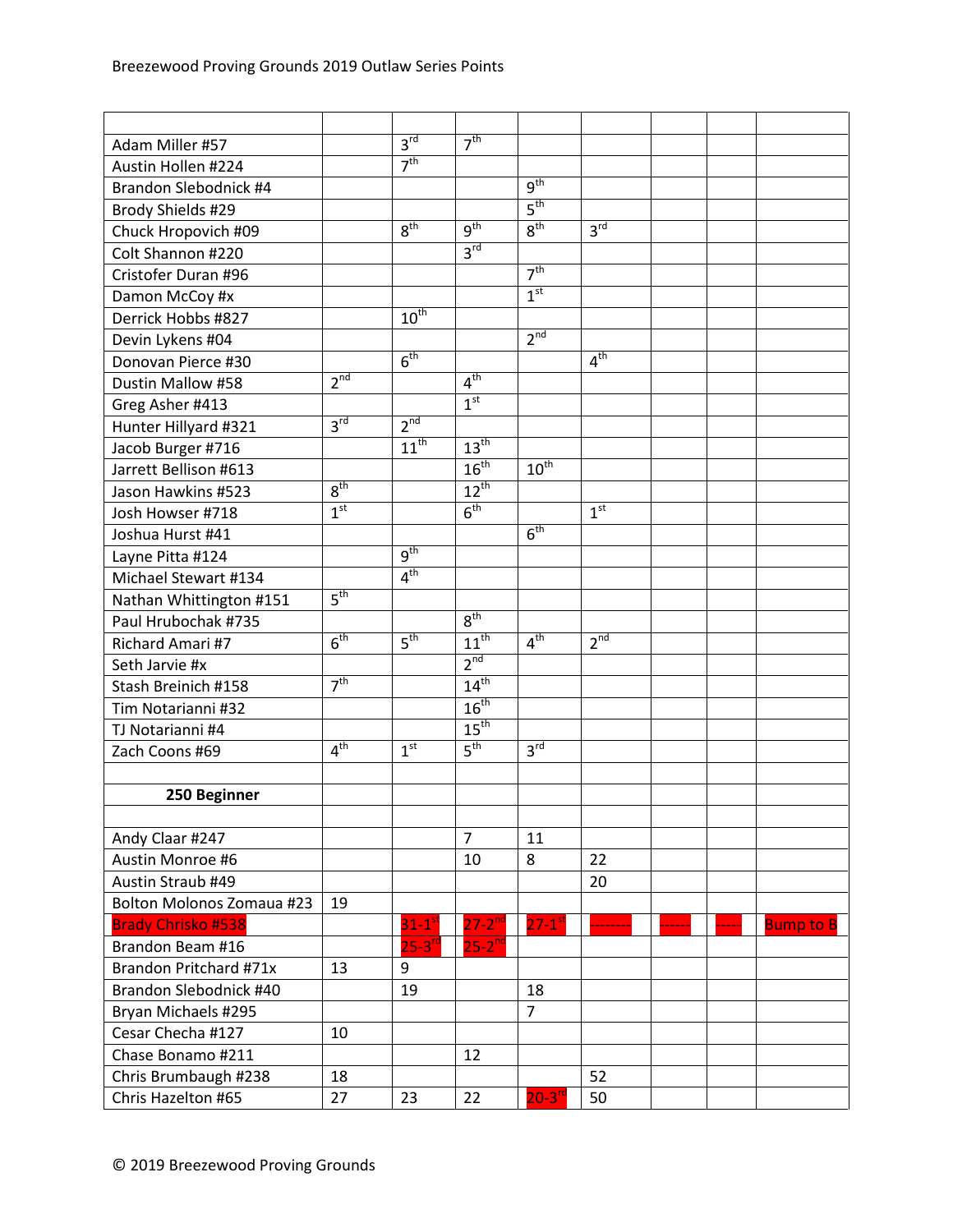| Colin Gray #757<br>18<br>Colton Walls #1<br>19<br>19<br>Dane Shaw #916<br>17<br>14<br>13<br>40<br>David Pineda #173<br>22<br>$25 - 3^{rd}$<br>21<br>22<br>Dawson Ziegler #38<br>Derek Haller #648<br>13<br>Derek Richards #202<br>10<br>18<br>13<br>26<br>$20-3$ <sup>rd</sup><br>17<br>Deric Clark #84<br>21<br>18<br>Devin Meyer#7<br>48<br>$\overline{7}$<br>Doug Frable #92x<br>8<br>10<br>Drew Emerick #37<br>13<br>11<br>Dylan Becker #87<br>24<br>Edin Folgar #22<br>11<br>9<br>Enrique #10<br>13<br>14<br>Eric Swiger #107<br>10<br>Evan Griffith #720<br>15<br>Ferdy Medrano #920<br>23<br>Gage Allebaugh #118<br>$62 - 2nd$<br>23<br>$30-1$ <sup>st</sup><br>$27-1$ <sup>st</sup><br><b>Bump to B</b><br>Glenn Smith #8<br>16<br>$22 - 2^{nd}$<br>$25-3$ <sup>rc</sup><br>Greg Seltzer #10<br>16<br>30<br>Hunter Shannon #5<br>16<br>23<br>20<br>21<br>Isaac Born #116<br>11<br>Isaac Ivosevich #23<br>Jacob Barton #47<br>8 |
|----------------------------------------------------------------------------------------------------------------------------------------------------------------------------------------------------------------------------------------------------------------------------------------------------------------------------------------------------------------------------------------------------------------------------------------------------------------------------------------------------------------------------------------------------------------------------------------------------------------------------------------------------------------------------------------------------------------------------------------------------------------------------------------------------------------------------------------------------------------------------------------------------------------------------------------|
|                                                                                                                                                                                                                                                                                                                                                                                                                                                                                                                                                                                                                                                                                                                                                                                                                                                                                                                                        |
|                                                                                                                                                                                                                                                                                                                                                                                                                                                                                                                                                                                                                                                                                                                                                                                                                                                                                                                                        |
|                                                                                                                                                                                                                                                                                                                                                                                                                                                                                                                                                                                                                                                                                                                                                                                                                                                                                                                                        |
|                                                                                                                                                                                                                                                                                                                                                                                                                                                                                                                                                                                                                                                                                                                                                                                                                                                                                                                                        |
|                                                                                                                                                                                                                                                                                                                                                                                                                                                                                                                                                                                                                                                                                                                                                                                                                                                                                                                                        |
|                                                                                                                                                                                                                                                                                                                                                                                                                                                                                                                                                                                                                                                                                                                                                                                                                                                                                                                                        |
|                                                                                                                                                                                                                                                                                                                                                                                                                                                                                                                                                                                                                                                                                                                                                                                                                                                                                                                                        |
|                                                                                                                                                                                                                                                                                                                                                                                                                                                                                                                                                                                                                                                                                                                                                                                                                                                                                                                                        |
|                                                                                                                                                                                                                                                                                                                                                                                                                                                                                                                                                                                                                                                                                                                                                                                                                                                                                                                                        |
|                                                                                                                                                                                                                                                                                                                                                                                                                                                                                                                                                                                                                                                                                                                                                                                                                                                                                                                                        |
|                                                                                                                                                                                                                                                                                                                                                                                                                                                                                                                                                                                                                                                                                                                                                                                                                                                                                                                                        |
|                                                                                                                                                                                                                                                                                                                                                                                                                                                                                                                                                                                                                                                                                                                                                                                                                                                                                                                                        |
|                                                                                                                                                                                                                                                                                                                                                                                                                                                                                                                                                                                                                                                                                                                                                                                                                                                                                                                                        |
|                                                                                                                                                                                                                                                                                                                                                                                                                                                                                                                                                                                                                                                                                                                                                                                                                                                                                                                                        |
|                                                                                                                                                                                                                                                                                                                                                                                                                                                                                                                                                                                                                                                                                                                                                                                                                                                                                                                                        |
|                                                                                                                                                                                                                                                                                                                                                                                                                                                                                                                                                                                                                                                                                                                                                                                                                                                                                                                                        |
|                                                                                                                                                                                                                                                                                                                                                                                                                                                                                                                                                                                                                                                                                                                                                                                                                                                                                                                                        |
|                                                                                                                                                                                                                                                                                                                                                                                                                                                                                                                                                                                                                                                                                                                                                                                                                                                                                                                                        |
|                                                                                                                                                                                                                                                                                                                                                                                                                                                                                                                                                                                                                                                                                                                                                                                                                                                                                                                                        |
|                                                                                                                                                                                                                                                                                                                                                                                                                                                                                                                                                                                                                                                                                                                                                                                                                                                                                                                                        |
|                                                                                                                                                                                                                                                                                                                                                                                                                                                                                                                                                                                                                                                                                                                                                                                                                                                                                                                                        |
|                                                                                                                                                                                                                                                                                                                                                                                                                                                                                                                                                                                                                                                                                                                                                                                                                                                                                                                                        |
|                                                                                                                                                                                                                                                                                                                                                                                                                                                                                                                                                                                                                                                                                                                                                                                                                                                                                                                                        |
|                                                                                                                                                                                                                                                                                                                                                                                                                                                                                                                                                                                                                                                                                                                                                                                                                                                                                                                                        |
| Jason Glaze #26<br>14<br>11                                                                                                                                                                                                                                                                                                                                                                                                                                                                                                                                                                                                                                                                                                                                                                                                                                                                                                            |
| Javier Mejia #84<br>8                                                                                                                                                                                                                                                                                                                                                                                                                                                                                                                                                                                                                                                                                                                                                                                                                                                                                                                  |
| $31-1$ <sup>st</sup><br>$72 - 1$ <sup>st</sup><br>Jeffrey Bennett #17<br>18                                                                                                                                                                                                                                                                                                                                                                                                                                                                                                                                                                                                                                                                                                                                                                                                                                                            |
| Jeremy McCauley #103<br>10<br>16<br>15<br>18                                                                                                                                                                                                                                                                                                                                                                                                                                                                                                                                                                                                                                                                                                                                                                                                                                                                                           |
| Josh Stringfellow #61<br>8                                                                                                                                                                                                                                                                                                                                                                                                                                                                                                                                                                                                                                                                                                                                                                                                                                                                                                             |
| $27 - 2^{nd}$<br>Joshua Moore #247                                                                                                                                                                                                                                                                                                                                                                                                                                                                                                                                                                                                                                                                                                                                                                                                                                                                                                     |
| <b>Kike #10</b><br>14                                                                                                                                                                                                                                                                                                                                                                                                                                                                                                                                                                                                                                                                                                                                                                                                                                                                                                                  |
| Kyle Cunningham #219<br>16<br>44                                                                                                                                                                                                                                                                                                                                                                                                                                                                                                                                                                                                                                                                                                                                                                                                                                                                                                       |
| Lance Hughes #48<br>9<br>20                                                                                                                                                                                                                                                                                                                                                                                                                                                                                                                                                                                                                                                                                                                                                                                                                                                                                                            |
| Levi Bisel #39<br>23<br>20                                                                                                                                                                                                                                                                                                                                                                                                                                                                                                                                                                                                                                                                                                                                                                                                                                                                                                             |
| Logan Beachley #804<br>10<br>6                                                                                                                                                                                                                                                                                                                                                                                                                                                                                                                                                                                                                                                                                                                                                                                                                                                                                                         |
| Matt Adams #9x<br>17<br>22<br>19                                                                                                                                                                                                                                                                                                                                                                                                                                                                                                                                                                                                                                                                                                                                                                                                                                                                                                       |
| Matt Gilbert #393<br>17                                                                                                                                                                                                                                                                                                                                                                                                                                                                                                                                                                                                                                                                                                                                                                                                                                                                                                                |
| Matthew Phillips #41<br>14<br>46<br>15                                                                                                                                                                                                                                                                                                                                                                                                                                                                                                                                                                                                                                                                                                                                                                                                                                                                                                 |
| Michael Scott #223<br>24                                                                                                                                                                                                                                                                                                                                                                                                                                                                                                                                                                                                                                                                                                                                                                                                                                                                                                               |
| Noah Giles #115<br>56<br>20<br>21<br>17<br>14                                                                                                                                                                                                                                                                                                                                                                                                                                                                                                                                                                                                                                                                                                                                                                                                                                                                                          |
| Paul Mosko #153<br>9                                                                                                                                                                                                                                                                                                                                                                                                                                                                                                                                                                                                                                                                                                                                                                                                                                                                                                                   |
| Peter McDougall #391<br>11                                                                                                                                                                                                                                                                                                                                                                                                                                                                                                                                                                                                                                                                                                                                                                                                                                                                                                             |
| Rayner Guzman #484<br>15<br>12<br>12                                                                                                                                                                                                                                                                                                                                                                                                                                                                                                                                                                                                                                                                                                                                                                                                                                                                                                   |
| Richard Smith #117<br>19<br>18                                                                                                                                                                                                                                                                                                                                                                                                                                                                                                                                                                                                                                                                                                                                                                                                                                                                                                         |
| Robert Schiller #3<br>12<br>6<br>10                                                                                                                                                                                                                                                                                                                                                                                                                                                                                                                                                                                                                                                                                                                                                                                                                                                                                                    |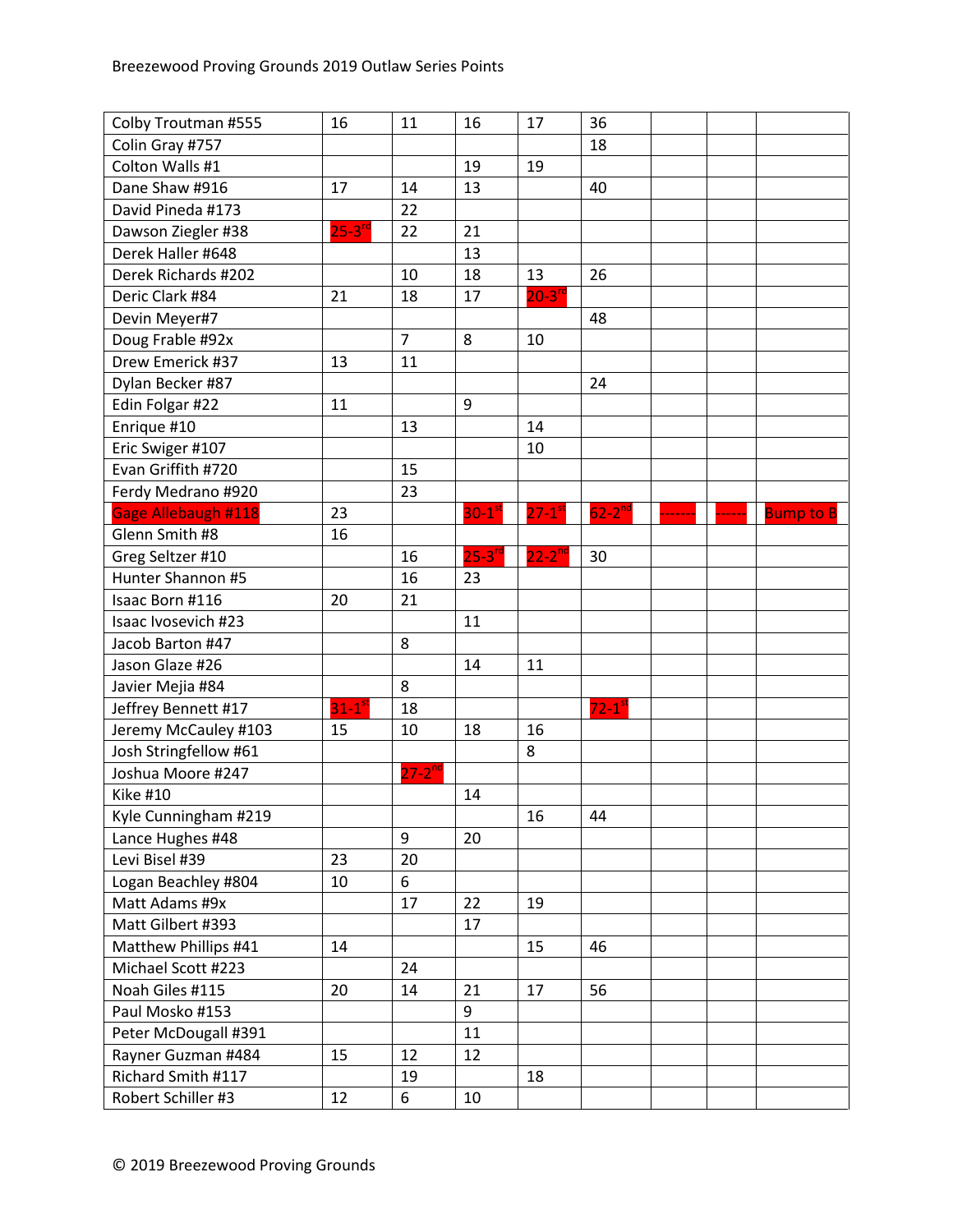| Ronnie Beltowski #52      | 12                   |                       |                      |                      |                      |  |                  |
|---------------------------|----------------------|-----------------------|----------------------|----------------------|----------------------|--|------------------|
| Ryan Gerczak #6           |                      |                       |                      | 9                    |                      |  |                  |
| Sam Wilson #131           | 21                   |                       |                      |                      | 54                   |  |                  |
| Scott Gray #12            | 14                   | 12                    | 15                   | 13                   | 38                   |  |                  |
| Scott Walter #714         | 11                   | $\overline{7}$        |                      |                      | 16                   |  |                  |
| Tanner Adams #72          | $32-1$ <sup>st</sup> | $26 - 2^{nd}$         |                      |                      |                      |  |                  |
| TJ Martin #386            | 18                   | $24 - 3$ <sup>n</sup> | 16                   |                      |                      |  |                  |
| TJ Notarianni #4          |                      |                       |                      | 14                   |                      |  |                  |
| Tom Terrill #360          |                      |                       |                      | 12                   |                      |  |                  |
| Travis Mclaughlin #71     | 19                   | 13                    | 24                   | 15                   | 34                   |  |                  |
| Travis Ritter #420        | 22                   | 17                    | 19                   | 12                   | 32                   |  |                  |
| Travis Weisner #799       | 22                   |                       | $23 - 3^{10}$        |                      |                      |  |                  |
| Trevor Cramer #8          |                      |                       |                      | 9                    |                      |  |                  |
| <b>Tyler Adams #710</b>   | $24 - 3^{r}$         |                       |                      | $22 - 2^{nd}$        | $58-3$ <sup>rd</sup> |  | <b>Bump to B</b> |
| Tyler Asher #613          |                      |                       | 8                    |                      |                      |  |                  |
| Tyler Bobik #122          | $24 - 2^{nc}$        | 15                    |                      |                      |                      |  |                  |
| Tyler Hill #512           | 17                   | 21                    | 20                   |                      | 42                   |  |                  |
| Tyler Lanza #182          |                      | 20                    | 15                   |                      |                      |  |                  |
| Wilson Berggren #27       |                      |                       |                      |                      | 28                   |  |                  |
| Zach Kendig #149          | $26-2^{nd}$          | $32-1$ <sup>st</sup>  | $32-1$ <sup>st</sup> |                      |                      |  | <b>Bump to B</b> |
|                           |                      |                       |                      |                      |                      |  |                  |
| 450 Beginner              |                      |                       |                      |                      |                      |  |                  |
|                           |                      |                       |                      |                      |                      |  |                  |
| Andrew Armstrong #46      | $21 - 2^{nd}$        |                       |                      |                      |                      |  |                  |
| Andy Morelli #52          | 17                   | 24                    | 15                   |                      |                      |  |                  |
| Austin Brochi #477        |                      |                       |                      | 11                   |                      |  |                  |
| Bolton Molonos Zomova #23 | 9                    |                       |                      |                      |                      |  |                  |
| Brady Chrisko #538        |                      |                       |                      | 26                   |                      |  |                  |
| Brandon Beam #16          |                      |                       | $26-1$ <sup>st</sup> |                      |                      |  |                  |
| Bryan Michaels #295       |                      |                       |                      | 13                   |                      |  |                  |
| Cesar Chechol #127        | 11                   |                       |                      |                      |                      |  |                  |
| Chance Rayhart #110       | $21-2^{nd}$          |                       |                      |                      |                      |  |                  |
| Chris Brumbaugh #238      | 16                   |                       |                      |                      | 22                   |  |                  |
| Christofer Duran #96      |                      |                       |                      |                      | $38-2$ <sup>nd</sup> |  |                  |
| Colton Walls #1           |                      |                       | 10                   | 28                   |                      |  |                  |
| Cory Bobolsky #18         |                      |                       | 16                   | 20                   |                      |  |                  |
| Cristofer Duran #96       |                      |                       |                      | $32-3$ <sup>rd</sup> |                      |  |                  |
| Daniel Snyder #685        | 10                   |                       |                      |                      |                      |  |                  |
| David Pineda #173         |                      | 21                    |                      |                      |                      |  |                  |
| Dawson Ziegler #38        | 11                   | 13                    | 12                   |                      |                      |  |                  |
| Dennis Billie #20         | 12                   |                       | 12                   | 17                   | 16                   |  |                  |
| Edin Folgar #22           | 8                    |                       | 13                   |                      |                      |  |                  |
| Enrique #10               | 12                   | 10                    |                      | 27                   |                      |  |                  |
| Ferdy Medrano #920        |                      | 23                    |                      |                      |                      |  |                  |
| Ferdy Sosa #92            | 16                   |                       |                      |                      |                      |  |                  |
| George Billie #35         |                      |                       |                      | 24                   | 18                   |  |                  |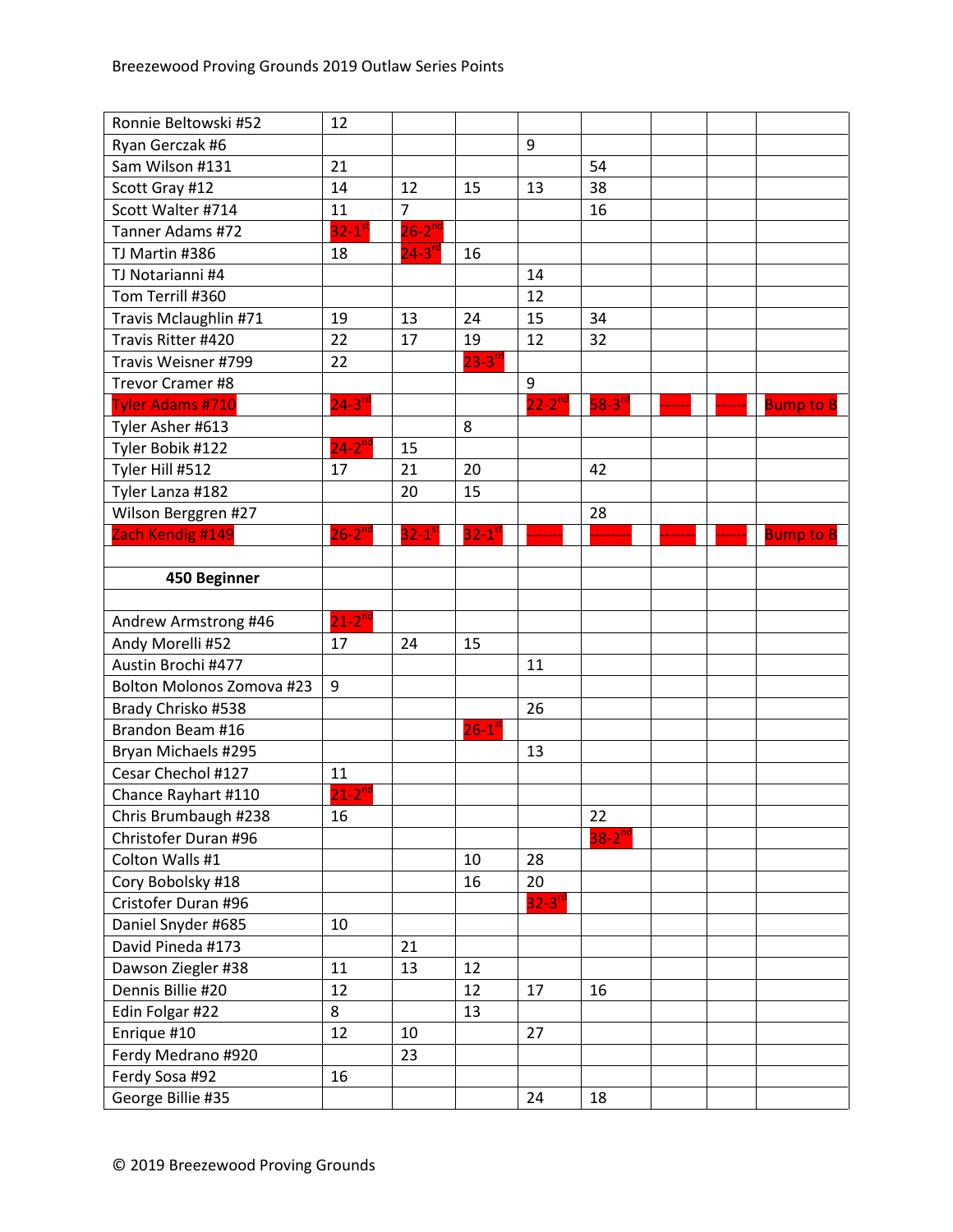| Hunter Wright #2        |                      | 15                   | 8                    | 19          |                      |  |                  |
|-------------------------|----------------------|----------------------|----------------------|-------------|----------------------|--|------------------|
| Jacob O'Rourke #318     |                      |                      |                      | 12          |                      |  |                  |
| James Groh #610         | 17                   | 29                   | 16                   |             | 30                   |  |                  |
| Jason Hawkins #523      | 13                   | 28                   | 17                   | 31          | 26                   |  |                  |
| Javier Mejia #84        |                      | 12                   |                      |             |                      |  |                  |
| Jeffrey Bennett #17     | $26-1$ <sup>st</sup> | $32-2^{nd}$          |                      |             | $48-1$ <sup>st</sup> |  | <b>Bump to B</b> |
| John Conklin #4         |                      | 20                   |                      |             |                      |  |                  |
| Jordan Bishop #634      |                      | 26                   | $21-2^{nd}$          | $39-1^{st}$ |                      |  |                  |
| Justin Adams #22        |                      | 8                    | 14                   | 10          |                      |  |                  |
| Justin Allen #929       |                      | $30 - 3^{rc}$        | 17                   |             |                      |  |                  |
| Kenny Callahan #510     |                      |                      |                      | 14          |                      |  |                  |
| <b>Kike #10</b>         |                      |                      | 15                   |             |                      |  |                  |
| Levi Bisel #39          | 15                   | 16                   |                      |             |                      |  |                  |
| Linn McCulley #823      |                      | 17                   |                      |             |                      |  |                  |
| Mark Stewart #47        |                      |                      |                      | 15          |                      |  |                  |
| Matt Adams #9x          |                      |                      |                      | 22          |                      |  |                  |
| Matt Gilbert #393       |                      |                      | 14                   |             |                      |  |                  |
| Michael Cox #248        |                      | 11                   |                      |             |                      |  |                  |
| Michael Hardesty #48    |                      |                      |                      | 18          |                      |  |                  |
| Michael Vanada #413     | 14                   | 14                   |                      | 23          |                      |  |                  |
| Mike Seiler #412        |                      |                      |                      |             | 14                   |  |                  |
| Nick Robertson #94      | 14                   |                      |                      |             |                      |  |                  |
| Noah Giles #115         | 15                   | 25                   | $21-2^{nd}$          | 21          | 32                   |  |                  |
| Noah Padisak #119       |                      |                      | 11                   |             |                      |  |                  |
| Peter McDougall #391    |                      |                      | 13                   |             |                      |  |                  |
| Rayner Guzman #484      | 13                   | 22                   |                      |             |                      |  |                  |
| RJ Wilson #69           |                      |                      |                      | 16          |                      |  |                  |
| Ryan Klotz #10          |                      |                      |                      |             | 12                   |  |                  |
| Ryan Taylor #11         |                      | 19                   |                      |             |                      |  |                  |
| Sam Wilson #131         | 18                   |                      |                      |             | 28                   |  |                  |
| Tanner Adams #72        | 9                    |                      |                      |             |                      |  |                  |
| Thorn Brothers #151     |                      | 9                    |                      |             |                      |  |                  |
| Travis McLaughlin #71   | 10                   | 18                   | 11                   | 25          | 20                   |  |                  |
| Travis Ritter #420      | 18                   | 27                   | $19 - 3^{n}$         | 29          | 24                   |  |                  |
| Travis Weisner #799     | $19-3$ <sup>rd</sup> |                      | 18                   |             |                      |  |                  |
| <b>Tyler Adams #710</b> | $19 - 3^{rd}$        |                      |                      | $34-2^{nd}$ | $44-3$ <sup>rd</sup> |  | <b>Bump to B</b> |
| Tyler Asher #613        |                      |                      | 9                    |             |                      |  |                  |
| Zach Kendig #149        |                      | $37-1$ <sup>st</sup> | $26-1$ <sup>st</sup> |             |                      |  |                  |
| Zach Rienhardt #103     |                      |                      | $19 - 3^{rd}$        |             |                      |  |                  |
| Zach Wendt #293         |                      |                      | 18                   | 30          |                      |  |                  |
|                         |                      |                      |                      |             |                      |  |                  |
|                         |                      |                      |                      |             |                      |  |                  |
| 250 Intermediate        |                      |                      |                      |             |                      |  |                  |
|                         |                      |                      |                      |             |                      |  |                  |
| Aaron Dravk #607        | 13                   |                      |                      |             |                      |  |                  |
| Bradley Hopkins #26     |                      | 19                   | 22                   |             |                      |  |                  |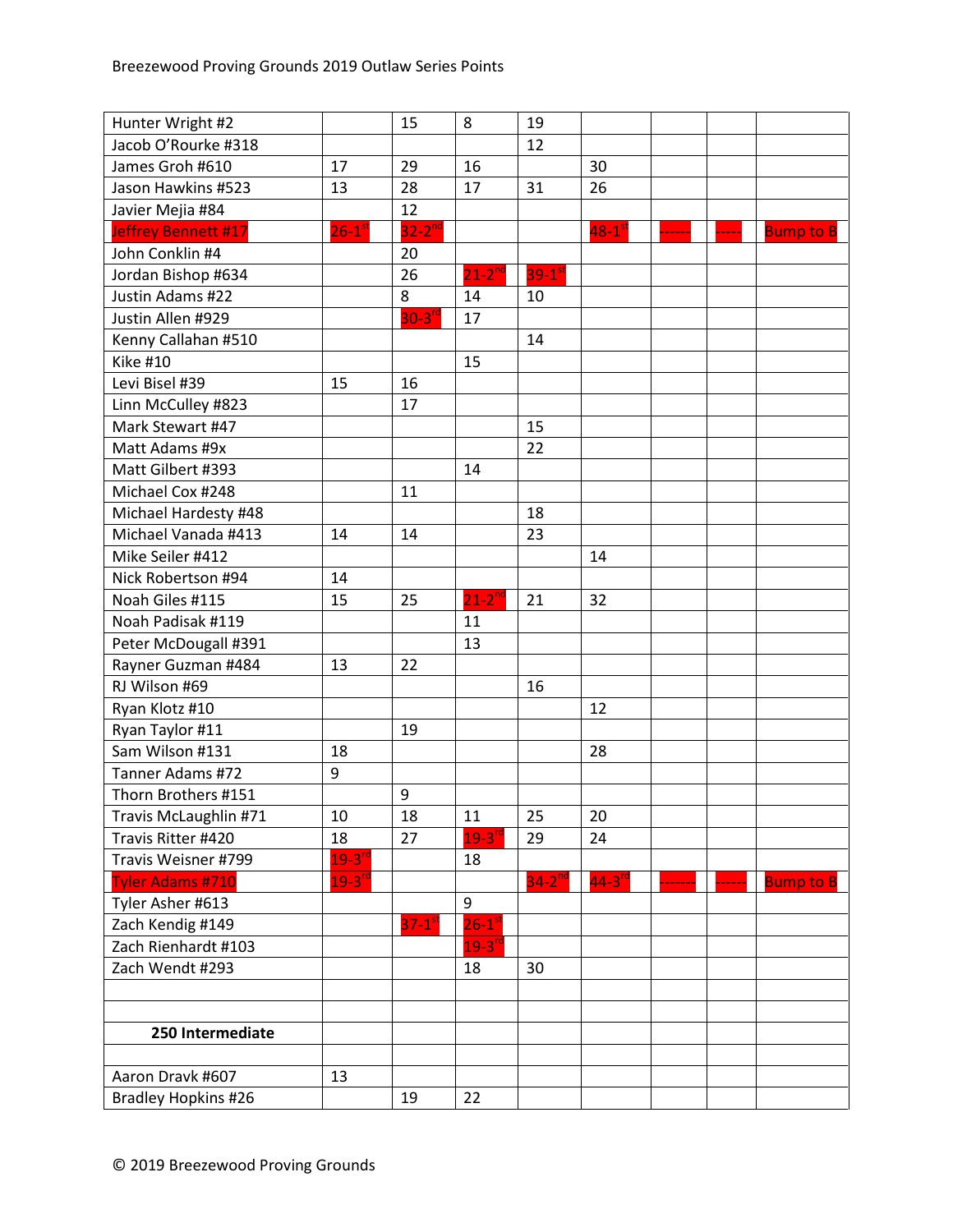| Brady Lanzendorfer #754    |                | 18             |    | 14 |    |  |  |
|----------------------------|----------------|----------------|----|----|----|--|--|
| Calob Walls #259           |                |                | 17 |    |    |  |  |
| Chris Andrews #325         |                |                |    |    | 34 |  |  |
| Cody Shaffer #23           |                |                |    | 13 |    |  |  |
| Cooper Gordan #16          |                |                |    | 27 |    |  |  |
| Corey Doughten #661        | 24             |                |    |    |    |  |  |
| David Langston #32         |                |                |    |    | 14 |  |  |
| Dayne Miller #28           | 22             | 13             | 19 | 15 | 20 |  |  |
| Donny Mielnick #401        |                |                | 29 |    |    |  |  |
| Donovan Pierce #30         |                | 15             |    |    | 12 |  |  |
| Dustin Mallow #58          | 29             |                |    |    |    |  |  |
| Eric Straub #38            |                |                |    |    | 30 |  |  |
| Ezra Fresquez #328         |                | $\overline{7}$ |    |    | 28 |  |  |
| Gage Riggle #101           |                |                |    | 11 |    |  |  |
| Jacob Barton #47           | 8              |                |    |    |    |  |  |
| Jared Scott #42            |                | 9              |    |    |    |  |  |
| Jason Roush #28x           |                | 6              | 12 | 10 |    |  |  |
| Justin Verbonitz #410      | 9              |                | 11 | 8  |    |  |  |
| Kevin Clark #87            | 10             | 10             | 14 |    | 16 |  |  |
| Kyle Hott #19              | 15             |                |    |    |    |  |  |
| Mark Compton #423          | 17             | 16             | 15 | 16 | 22 |  |  |
| Mason Guelich #691         | 16             | 11             | 18 | 18 | 18 |  |  |
| Matthew Vansant #189       | 12             | 17             | 24 | 22 | 32 |  |  |
| Michael Novella #319       | 19             | 14             | 9  | 12 |    |  |  |
| Michael Stewart #134       |                | 12             |    |    |    |  |  |
| Nathan Whittington #151    | 11             |                |    |    |    |  |  |
| Noah Hazelton #66          | 18             | 21             | 21 |    | 24 |  |  |
| Skylar Whittington #259    | 21             |                |    |    | 36 |  |  |
| Stash Breinich #158        | $\overline{7}$ | 8              | 10 | 9  |    |  |  |
| Trent Martin #45           |                |                |    |    | 26 |  |  |
| Tyler Helwig #13           | 20             | 26             | 20 | 20 | 40 |  |  |
| Tyler Sweigard #342        |                |                | 16 |    |    |  |  |
| Wyatt Everhart #510        | 14             |                |    | 17 |    |  |  |
| Zach Kendig #149           |                |                |    | 19 | 50 |  |  |
| Zach Wagner #90            |                |                | 13 |    |    |  |  |
|                            |                |                |    |    |    |  |  |
| 450 Intermediate           |                |                |    |    |    |  |  |
|                            |                |                |    |    |    |  |  |
| Aaron Dravk #607           | 18             |                |    |    |    |  |  |
| Adam Miller #57            | 19             | 16             | 19 | 21 | 30 |  |  |
| Austin Hollen #224         | 20             | 15             |    | 18 |    |  |  |
| Billy Rickert #391         |                | 21             |    |    |    |  |  |
| <b>Bradley Hopkins #26</b> |                | 17             | 20 |    |    |  |  |
| Brett Pochet #225          | 21             | 24             |    |    |    |  |  |
| Brody Shields #29          |                |                |    | 20 |    |  |  |
| Calob Walls #259           |                |                | 18 | 24 |    |  |  |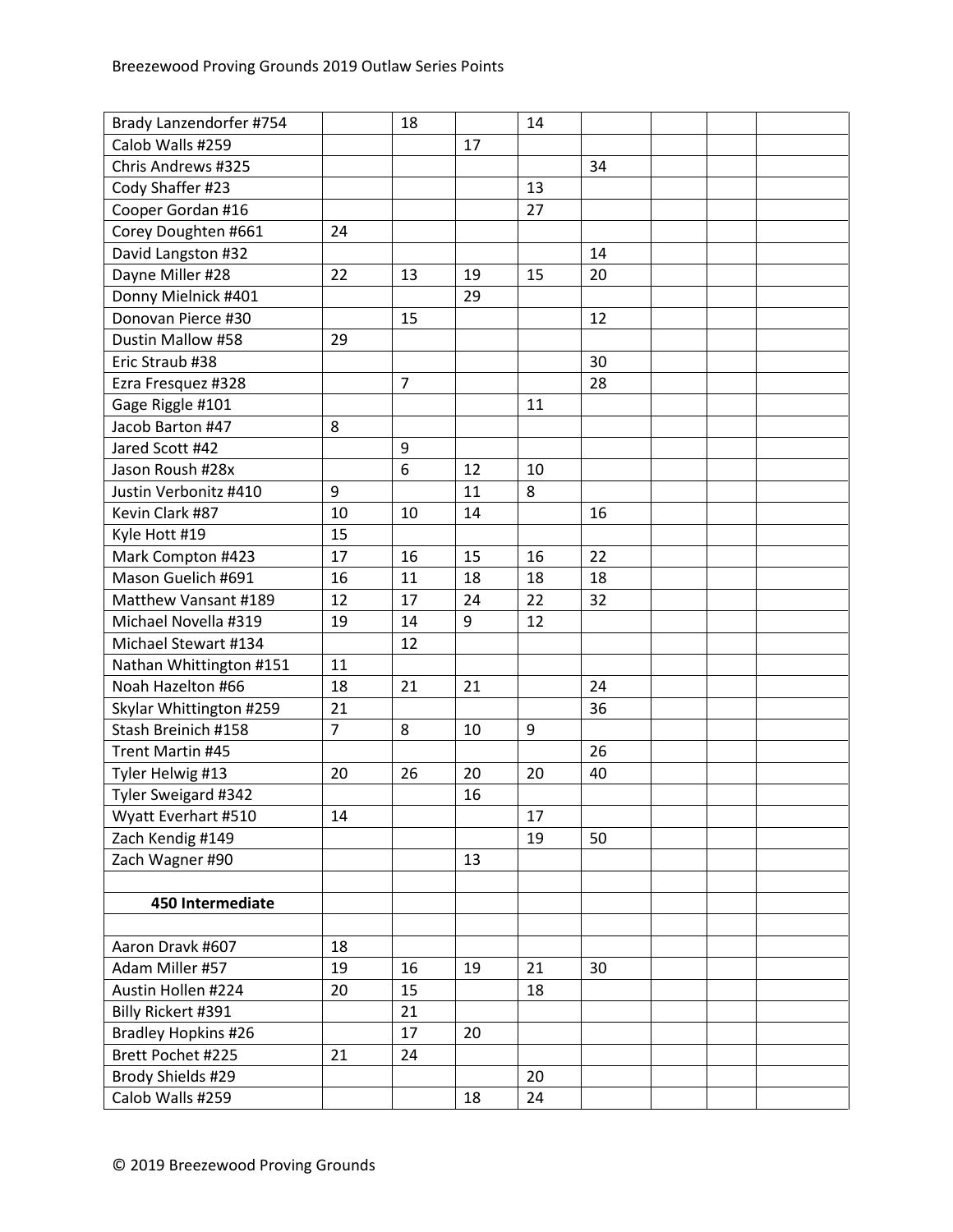| Chucky Hropovich #09    | 9              | 10             | 9              | 8              | 24 |  |  |
|-------------------------|----------------|----------------|----------------|----------------|----|--|--|
| Cooper Gordan #16       |                |                |                | 19             |    |  |  |
| Donovan Pierce #30      |                | 19             |                |                | 38 |  |  |
| Doug Stouffer #360x     |                | 18             |                |                |    |  |  |
| Dustin Mallow #58       |                | 32             | 30             |                | 56 |  |  |
| Eric Straub #38         |                |                |                |                | 36 |  |  |
| Gage Riggle #101        |                |                |                | 13             |    |  |  |
| Garret Ward #417        |                |                | 11             | 9              | 20 |  |  |
| Hunter Hillyard #321    | 28             | 23             |                |                |    |  |  |
| Jake Maynard #10        |                | 14             |                | 6              |    |  |  |
| Jared Farneth #94       |                | 12             |                |                |    |  |  |
| Jarrett Bellison #613   | 12             | 20             | 14             | 22             | 32 |  |  |
| Jason Winters #27       |                |                | 23             | 16             | 34 |  |  |
| John Natalie #13        |                | 25             |                |                |    |  |  |
| Josh Buckner #56        | 15             | 13             | 12             | 17             | 16 |  |  |
| Josh Hurst #827         | 8              | $\overline{7}$ | $\overline{7}$ | $\overline{7}$ | 12 |  |  |
| Justin Verbonitz #410   | 11             |                | 8              | 12             | 18 |  |  |
| Kyle Hott #19           | 13             |                |                |                |    |  |  |
| Mason Guelich #691      | 17             | 11             | 15             | 15             | 26 |  |  |
| Matt Conaway #45        | 10             | 8              | 10             | 11             |    |  |  |
| Nicholas Walls #115     |                |                | 16             |                |    |  |  |
| Richard Amari #7        | 14             | 22             | 22             | 14             | 22 |  |  |
| Robert Schiller #3      |                |                |                | 10             | 14 |  |  |
| Seth Jarvie #x          |                |                | 25             |                | 46 |  |  |
| Shawn Kosiarski #124    |                |                |                |                | 28 |  |  |
| Skylar Whittington #259 | 23             |                |                |                |    |  |  |
| Travis Kibe #305        | 16             | 27             | 13             |                | 40 |  |  |
| Tyler Helwig #13        |                | 9              | 21             | 29             | 42 |  |  |
| Tyler Sweigard #342     |                |                | 17             |                |    |  |  |
|                         |                |                |                |                |    |  |  |
|                         |                |                |                |                |    |  |  |
| 250 Advanced            |                |                |                |                |    |  |  |
|                         |                |                |                |                |    |  |  |
| Bryton Carroll #48      |                | 13             |                |                |    |  |  |
| Damon McCoy #x          |                |                |                | 8              |    |  |  |
| Darrell Gress #379      |                | 6              |                |                |    |  |  |
| Gauge Keith #22         |                |                |                | 13             |    |  |  |
| Jacob Runkles #270      | 10             |                |                |                |    |  |  |
| Joey Deneen #22         | 6              | 8              | 13             |                |    |  |  |
| Max Sanford #162        | 15             |                |                |                |    |  |  |
| Noah Chambers #661      | $\overline{7}$ |                |                |                |    |  |  |
| Ronnie Demorest #207    |                |                |                |                | 14 |  |  |
| Scott Clapper #680      |                |                | 8              | 6              |    |  |  |
| Timmy Crosby #716       |                |                |                |                | 24 |  |  |
| Tyler Stepek #19        | 8              |                |                |                |    |  |  |
|                         |                |                |                |                |    |  |  |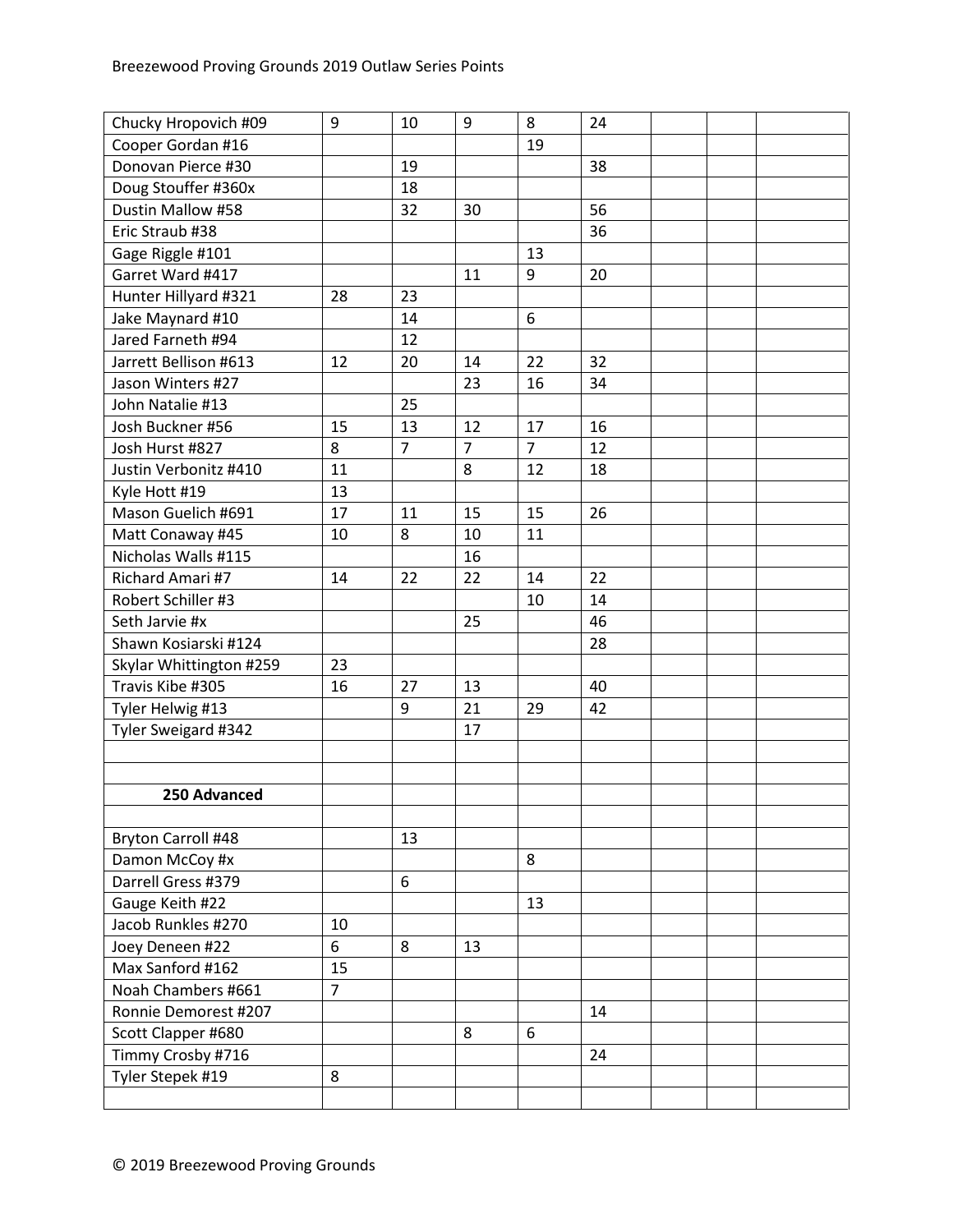| <b>450 Advanced</b>   |                |                |                |                |    |  |  |
|-----------------------|----------------|----------------|----------------|----------------|----|--|--|
|                       |                |                |                |                |    |  |  |
| Aaron Houser #951     |                | 12             |                |                |    |  |  |
| Andrew Day #94        |                | 8              | 11             | 12             |    |  |  |
| Billy Kibler #549     |                | 9              |                |                |    |  |  |
| Bryton Carroll #48    |                | 17             |                |                |    |  |  |
| Cody Johnson #31      | 8              |                |                |                |    |  |  |
| Colt Shannon #220     |                |                | $\overline{7}$ |                |    |  |  |
| Dale Lewis #11        | $\overline{7}$ |                |                | 6              |    |  |  |
| Damon McCoy #x        |                |                |                | 10             |    |  |  |
| Gauge Keith #22       |                |                |                | 17             |    |  |  |
| Greg Asher #413       |                |                | 9              |                |    |  |  |
| Jacob Runkles #270    | 12             |                |                |                |    |  |  |
| Joey Deneen #22       | 11             | 10             | 10             |                | 16 |  |  |
| Josh Howser #718      | 9              | $\overline{7}$ | 13             |                | 14 |  |  |
| Max Sanford #162      | 14             |                |                |                |    |  |  |
| Nick Fratz Orr #265   |                |                |                |                | 22 |  |  |
| Noah Chambers #661    | 10             |                |                |                |    |  |  |
| Ronnie Demorest #207  |                |                | 18             |                | 18 |  |  |
| Scott Clapper #680    |                |                | 8              | 9              |    |  |  |
| Timmy Crosby #279     |                |                |                |                | 32 |  |  |
| Tyler Stepek #314     | 19             |                |                |                |    |  |  |
| Vincent Harrison #297 |                |                |                | $\overline{7}$ |    |  |  |
| Wyatt Johnson #124    | 6              | 6              |                | 8              | 12 |  |  |
|                       |                |                |                |                |    |  |  |
| Vet 30 Plus           |                |                |                |                |    |  |  |
|                       |                |                |                |                |    |  |  |
| Billy Kibler #549     |                | 31             |                |                |    |  |  |
| Brandon Smith #142    | 15             | 20             | 16             | 17             | 32 |  |  |
| Chad Housel #727      |                |                | 17             |                |    |  |  |
| Darrell Gress #379    |                | 22             |                | 15             |    |  |  |
| Derek Boyd #813       | 17             | 19             | 20             | 16             | 26 |  |  |
| Derrick Hobbs #827    |                | 15             |                |                |    |  |  |
| Devin Adams #710      |                |                |                | 6              |    |  |  |
| Donny Mielnick #401   |                |                | 21             |                |    |  |  |
| Doug Stouffer #360x   |                | 21             |                |                |    |  |  |
| Eric Kinmark #608     |                | 9              |                |                |    |  |  |
| Ethan Brown #215      | 16             |                |                |                |    |  |  |
| Frank Ondrejack #68   |                |                |                |                | 28 |  |  |
| George Comedena #611  | 6              |                |                |                |    |  |  |
| Greg Lykens #04       | 25             |                |                |                |    |  |  |
| Jason Trevenen #74    | 14             | 16             | 18             | 12             | 24 |  |  |
| Joe Bloch #360        |                |                |                |                | 14 |  |  |
| John Selby #817       |                | 23             |                |                |    |  |  |
| Justin Strubel #775   |                |                |                | 13             |    |  |  |
| Kevin Allen #427      |                |                | 12             |                |    |  |  |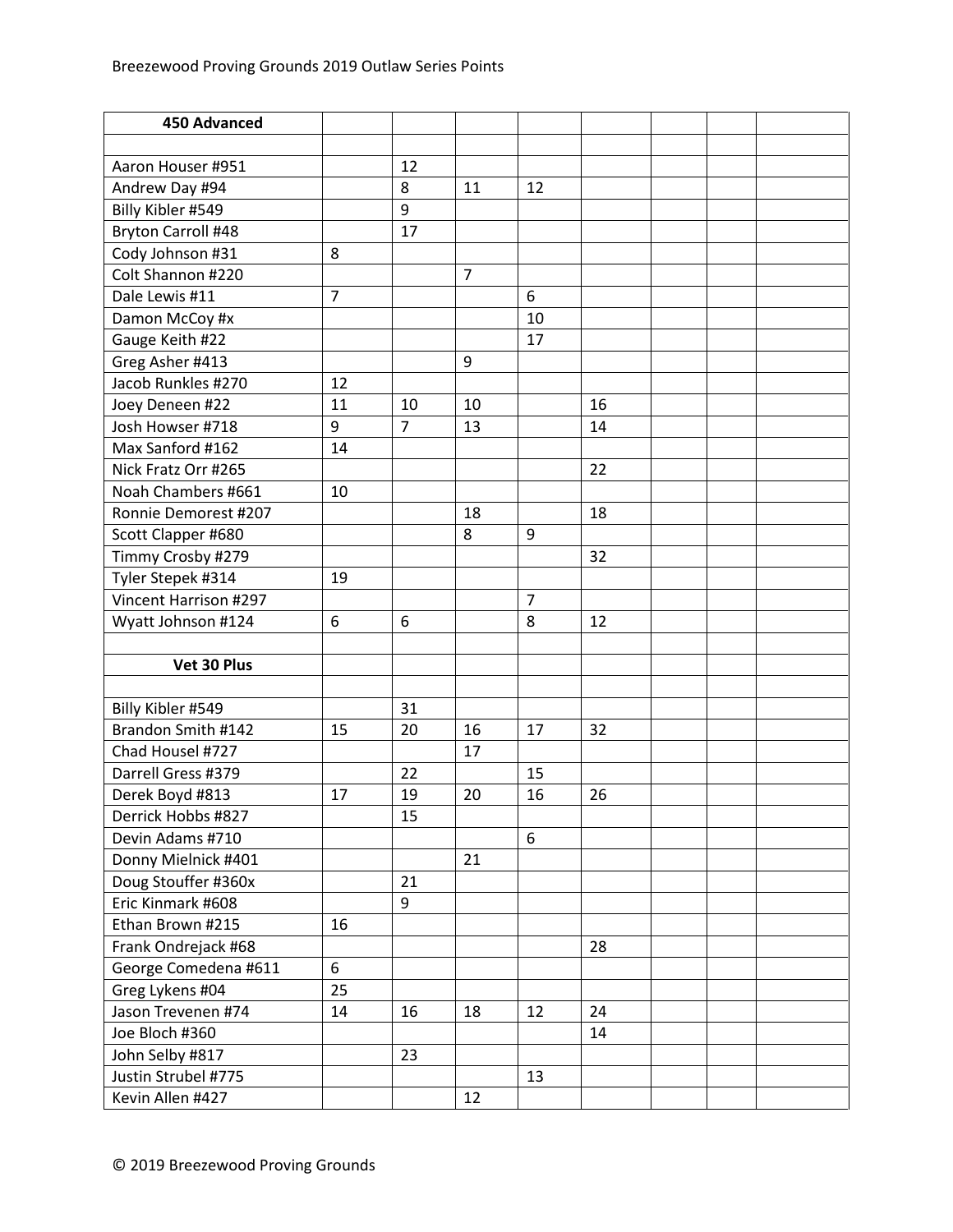| Kurt Karcher #495      |                | 12             |                | 9              | 20 |  |  |
|------------------------|----------------|----------------|----------------|----------------|----|--|--|
| Layne Pitta #124       |                | 18             |                |                |    |  |  |
| Leroy Perry #4         | $\overline{7}$ |                |                |                |    |  |  |
| Matt Grove #472        | 13             | 11             | 13             | $\overline{7}$ | 16 |  |  |
| Michael Novella #319   | 12             |                | 19             | 14             |    |  |  |
| Michael Scott #223     |                | 17             |                |                |    |  |  |
| Michael Vanada #413    |                | 10             |                |                |    |  |  |
| Mike Payne #11         |                |                | 22             |                |    |  |  |
| Mike Seiler #412       | 8              |                |                |                |    |  |  |
| Nick Robertson #94     | 10             |                |                |                |    |  |  |
| Randy Lawson #209      | 20             | 24             | 30             | 25             | 38 |  |  |
| Rich Smith #117        |                |                |                | 11             |    |  |  |
| Scott Martin #45       |                |                |                |                | 30 |  |  |
| Seth Jarvie #x         |                |                | 25             |                | 48 |  |  |
| Tim Pangborn #690      |                |                |                | 10             |    |  |  |
| Travis Gutshall #8     | 9              | 14             |                |                | 22 |  |  |
| William Derrick #17    |                |                | 15             |                |    |  |  |
| Zach Coons #69         | 18             | 26             | 23             | 20             |    |  |  |
| Zach Kendig #149       |                |                |                | 18             | 34 |  |  |
| Zebadiah Scott #629    | 11             | 13             | 14             | 8              | 18 |  |  |
|                        |                |                |                |                |    |  |  |
| <b>Senior 45 Plus</b>  |                |                |                |                |    |  |  |
|                        |                |                |                |                |    |  |  |
| Bill Lauver #442       | $\overline{7}$ | 6              | 8              | 8              | 16 |  |  |
| Frank Ondrejack #68    |                |                |                |                | 32 |  |  |
| Greg Lykens #04        | 15             | 18             | 18             | 16             |    |  |  |
| Jeff Shields #69       |                |                |                | 11             |    |  |  |
| Jody Nevling #338      |                | 11             |                |                |    |  |  |
| Keith Naugle #150      |                | 13             |                |                |    |  |  |
| Kevin Allen #427       | 10             |                | 10             |                |    |  |  |
| Mark Howser #117       |                |                |                | $\overline{7}$ | 22 |  |  |
| Mark Woodley #13       |                | 10             |                |                |    |  |  |
| Mike Shaffer #526      |                |                |                |                | 14 |  |  |
| Pat Sanford #162       | 6              |                |                |                |    |  |  |
| Paul Hrubochak #735    |                |                | 13             |                |    |  |  |
| Ron Adams #6           |                | 8              | 6              | 6              | 12 |  |  |
| Scoob Lanzendorfer #51 |                |                | 11             |                |    |  |  |
| Tom Terrill #360       |                |                | $\overline{7}$ |                |    |  |  |
| Zebadiah Scott #629    | 8              | 9              | 9              | 9              | 18 |  |  |
|                        |                |                |                |                |    |  |  |
| <b>Pit Bike Open</b>   |                |                |                |                |    |  |  |
|                        |                |                |                |                |    |  |  |
| Brady Chrisko #538     |                | 6              |                |                |    |  |  |
| Clay Mercer #334       | 17             |                |                |                |    |  |  |
| Ethan Kauffman #34     |                |                |                | 12             |    |  |  |
| Gabriel Weicht #x      |                | $\overline{7}$ |                |                |    |  |  |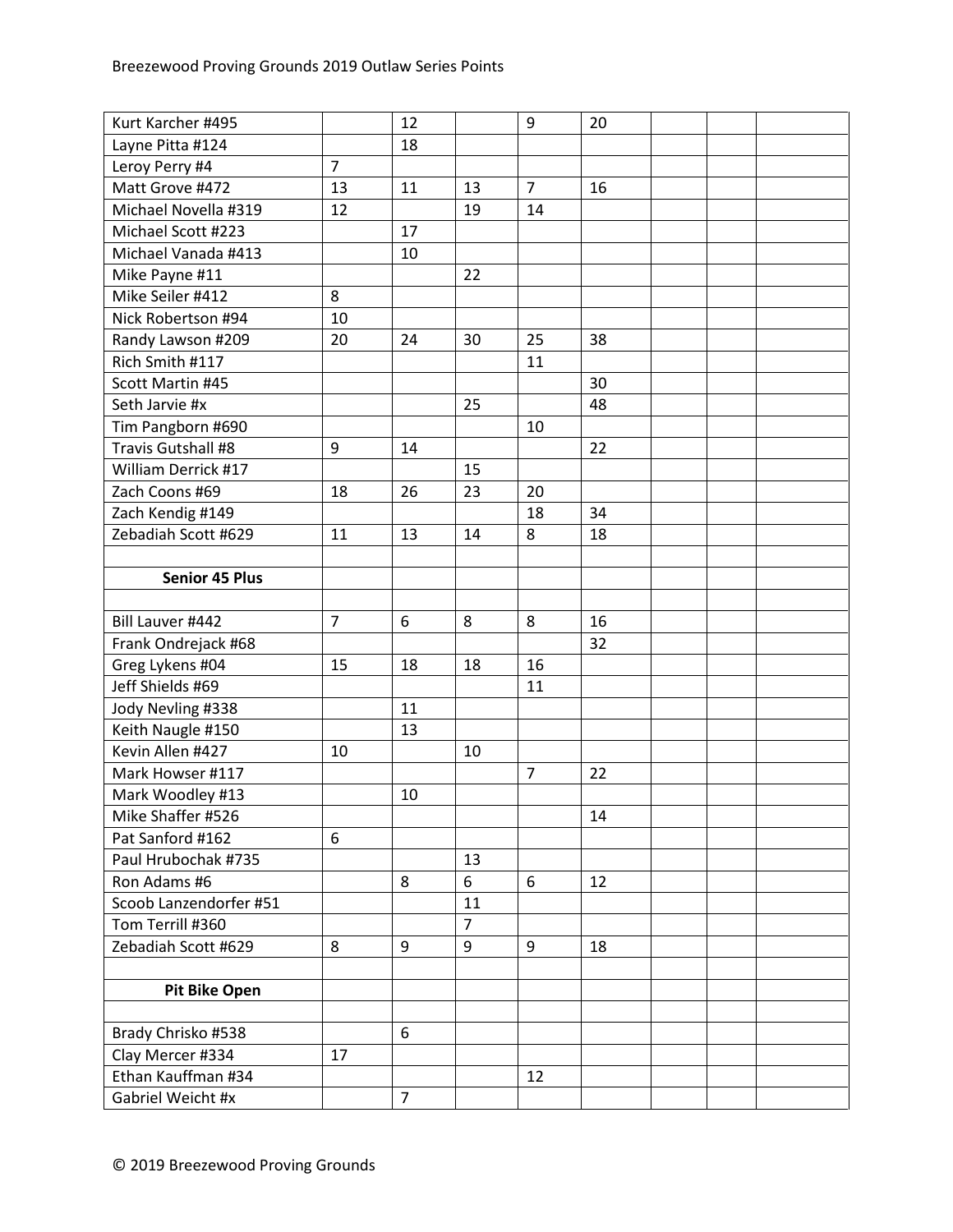| Jarrett Bellison #613   | 12             |                |                |                |    |  |  |
|-------------------------|----------------|----------------|----------------|----------------|----|--|--|
| Jeffrey Bennett #17x    | 9              | 15             |                |                |    |  |  |
| Maddox Risbon #427      |                | 8              |                |                |    |  |  |
| Michael Hardesty #613   |                |                | 8              |                |    |  |  |
| Owen Dechene #17        | 8              |                |                |                |    |  |  |
| Paul Masko #153         |                |                | 6              |                |    |  |  |
| Richard Amari #613      |                |                |                | $\overline{7}$ |    |  |  |
| Shawn Weaver #31        | 20             |                | 13             |                |    |  |  |
| Tanner Adams #72        |                | 10             |                |                |    |  |  |
|                         |                |                |                |                |    |  |  |
| <b>QUADS</b>            |                |                |                |                |    |  |  |
|                         |                |                |                |                |    |  |  |
| Kids 50/70 Open         |                |                |                |                |    |  |  |
|                         |                |                |                |                |    |  |  |
| Bryson McGinley #x      |                | 6              |                |                |    |  |  |
| Carter Reese #813       |                |                | $\overline{7}$ |                |    |  |  |
| Jayden Shiffer #16      |                | 8              |                |                |    |  |  |
| Zachary Notarianni #4   |                | 13             | 12             | 11             |    |  |  |
|                         |                |                |                |                |    |  |  |
| <b>Kids 90/125 Open</b> |                |                |                |                |    |  |  |
|                         |                |                |                |                |    |  |  |
| Annabella Eichner #11   | 6              |                | 6              | 6              |    |  |  |
| Bryen Stringfella #7    |                | $\overline{7}$ |                |                |    |  |  |
| Caiden Latina #11       |                | 10             |                |                |    |  |  |
| Cameron Bash #36        | 9              | 20             | 12             | 18             | 18 |  |  |
| Cameron Kunkle #82      | 11             | 13             | 10             | 10             |    |  |  |
| Chase Barber #168       |                |                |                | $\overline{7}$ |    |  |  |
| Dakota Pittman #998     |                | 12             | 9              | 9              | 14 |  |  |
| Dallas Yerger #56       |                | 9              |                |                |    |  |  |
| Jayden Shiffer #16      | 16             |                | 17             |                |    |  |  |
| Jayden Shiffer #16      |                | 15             |                | 13             | 28 |  |  |
| Kelsey Stringfella #8   |                | 6              |                |                |    |  |  |
| Lucas Adams #10         |                | 8              | 8              | 8              |    |  |  |
| Teegan Kauffman #299    | 8              |                | $\overline{7}$ |                |    |  |  |
| TJ Roswell #5           |                | 11             |                |                |    |  |  |
| Wesley Franke #773      | $\overline{7}$ |                |                |                |    |  |  |
| Zach Notarianni #9      |                |                |                | 11             |    |  |  |
|                         |                |                |                |                |    |  |  |
| 200/300 Open            |                |                |                |                |    |  |  |
|                         |                |                |                |                |    |  |  |
| Campbell Thacker #131   |                |                |                | 12             |    |  |  |
| Ed Steinmann #55        |                | 6              |                |                |    |  |  |
| Gavin Fishel #105       |                | 13             |                |                | 24 |  |  |
| Otis Cretin #412        | 11             | 8              | 11             |                | 14 |  |  |
| Wyatt Reever #609       |                |                |                | 7              |    |  |  |
|                         |                |                |                |                |    |  |  |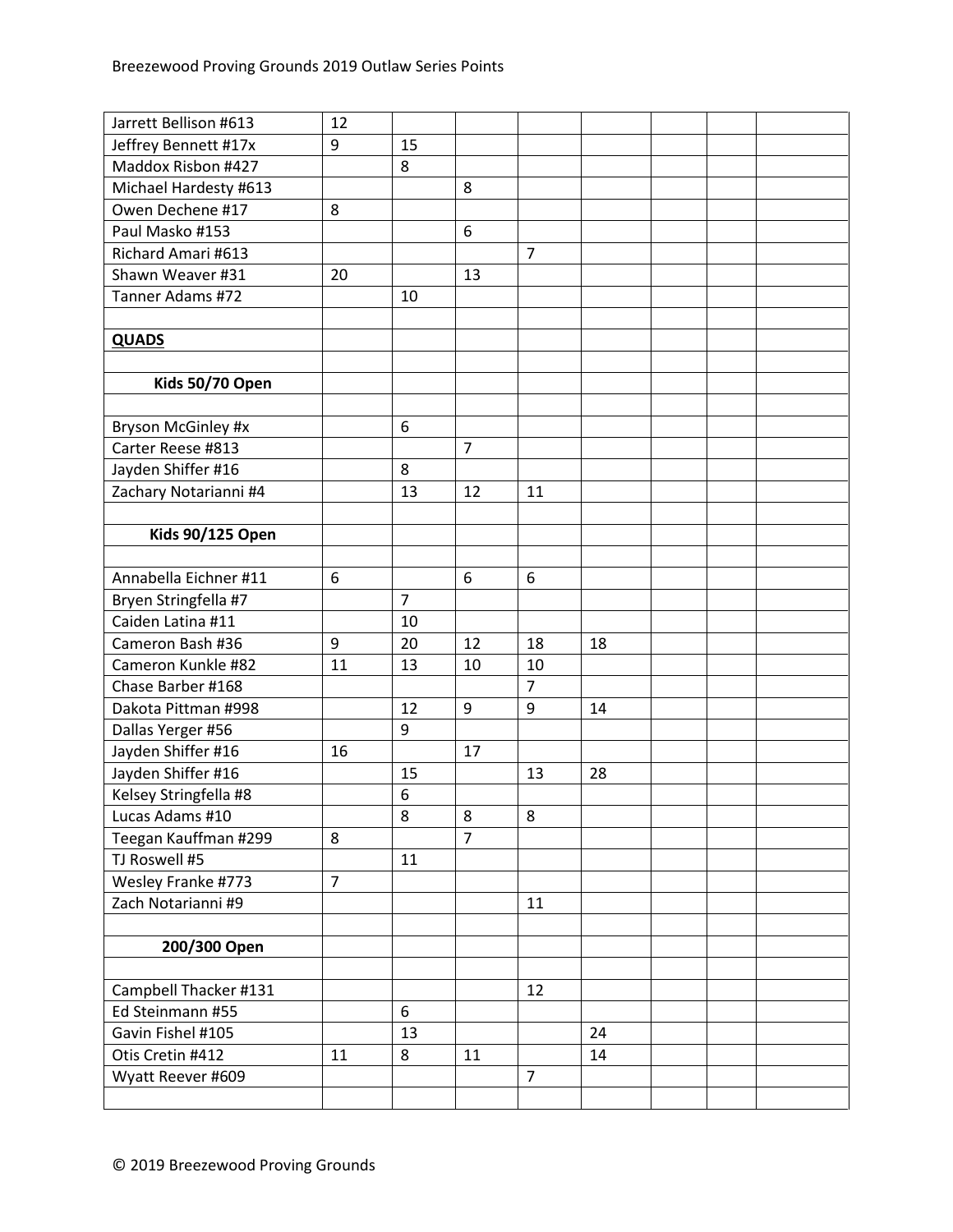| 400 Open              |                        |                      |                       |                      |    |  |                  |
|-----------------------|------------------------|----------------------|-----------------------|----------------------|----|--|------------------|
|                       |                        |                      |                       |                      |    |  |                  |
| Bill Haer #66         |                        | $\overline{7}$       |                       |                      |    |  |                  |
| Connor Harkabusic #8  | 9                      |                      |                       | 6                    |    |  |                  |
| Cooper Hustin #921    |                        |                      | 9                     |                      |    |  |                  |
| Corey Weaverling #119 | 16                     | 12                   | 13                    |                      |    |  |                  |
| Dave Keller Jr #77    | 11                     | 8                    | 10                    | 9                    | 12 |  |                  |
| Dillon Isenburg #314  |                        | 6                    | 11                    |                      |    |  |                  |
| DJ Bookwalter #20     |                        |                      | 15                    |                      |    |  |                  |
| Dustin Shelly #109    | 21                     | 17                   | 17                    | 12                   | 26 |  |                  |
| Eric Foreman #29      |                        |                      |                       | 8                    |    |  |                  |
| Joey Miller #818      | 13                     | 9                    |                       |                      |    |  |                  |
| Ken Turck #694        | 10                     |                      |                       |                      |    |  |                  |
| Kirby Goodwin #1230   |                        |                      |                       | $\overline{7}$       |    |  |                  |
| Kurt Lecorchick #715  | 12                     | 10                   | 12                    | 10                   | 16 |  |                  |
| Kyle Church #7        |                        |                      | 14                    |                      |    |  |                  |
| Nathan Wright #399    | 14                     |                      |                       |                      |    |  |                  |
| Tyler Notarianni #6   |                        |                      | 22                    | 17                   |    |  |                  |
|                       |                        |                      |                       |                      |    |  |                  |
| <b>Open Beginner</b>  |                        |                      |                       |                      |    |  |                  |
|                       |                        |                      |                       |                      |    |  |                  |
| Andrew Beaury #14     | 10                     |                      | $15-2$ <sup>nc</sup>  | 13                   |    |  |                  |
| Andrew Shatzer #04    |                        |                      |                       | $18-3^{rd}$          |    |  |                  |
| Andrew Williams #724  | 13                     | 9                    |                       |                      |    |  |                  |
| Andy Rook #31         |                        |                      | 10                    | $20-2^{nd}$          |    |  |                  |
| Chase Fetterman #82   |                        | 8                    |                       |                      |    |  |                  |
| Clayton Moyer #120    |                        |                      |                       | 6                    |    |  |                  |
| Collin Butts #823     | 12                     | $18-1$ <sup>st</sup> | $12 - 3$ <sup>r</sup> | 14                   | 18 |  |                  |
| Curtis Zuk #28        | 6                      |                      |                       | 10                   |    |  |                  |
| Dana Ketchum #193     |                        | $11-3$ <sup>rd</sup> | $14-2^{nd}$           | $25-1$ <sup>st</sup> |    |  | <b>Bump to B</b> |
| Daulton Wilson #9H    | 8                      | $\overline{7}$       | 8                     |                      |    |  |                  |
| David Wingate #624    |                        |                      |                       |                      | 20 |  |                  |
| Jacob Leland #67      |                        | 6                    | 9                     |                      | 16 |  |                  |
| Joey Miller #818      |                        |                      |                       | 9                    |    |  |                  |
| Jordan Short #58      |                        |                      | 11                    |                      |    |  |                  |
| JR Rinehart #10       | $16 - 3^{rd}$          |                      |                       |                      |    |  |                  |
| Kenny Simmons #921    |                        | $\overline{7}$       |                       |                      |    |  |                  |
| Klayton Barndt #84    |                        | 10                   | $20-1$ sl             | 8                    |    |  |                  |
| Kyle Hardman #987     | 11                     | 10                   | 8                     | 15                   |    |  |                  |
| Max Shiffer #14       |                        |                      |                       |                      | 34 |  |                  |
| Nathan Shank #625     | 9                      | 9                    | 9                     | 11                   | 14 |  |                  |
| Nathaniel Yeager #515 |                        |                      |                       | $\overline{7}$       |    |  |                  |
| Noah Marrone #22      | $23 - 1$ <sup>st</sup> | 8                    |                       |                      |    |  |                  |
| Robert Steel #13B     | 14                     | $13 - 2^{nd}$        | $\overline{7}$        |                      |    |  |                  |
| Roger Escalante #046  | $\overline{7}$         |                      |                       |                      |    |  |                  |
| Rusty Morder #920     |                        | $11-3$ <sup>rd</sup> |                       |                      |    |  |                  |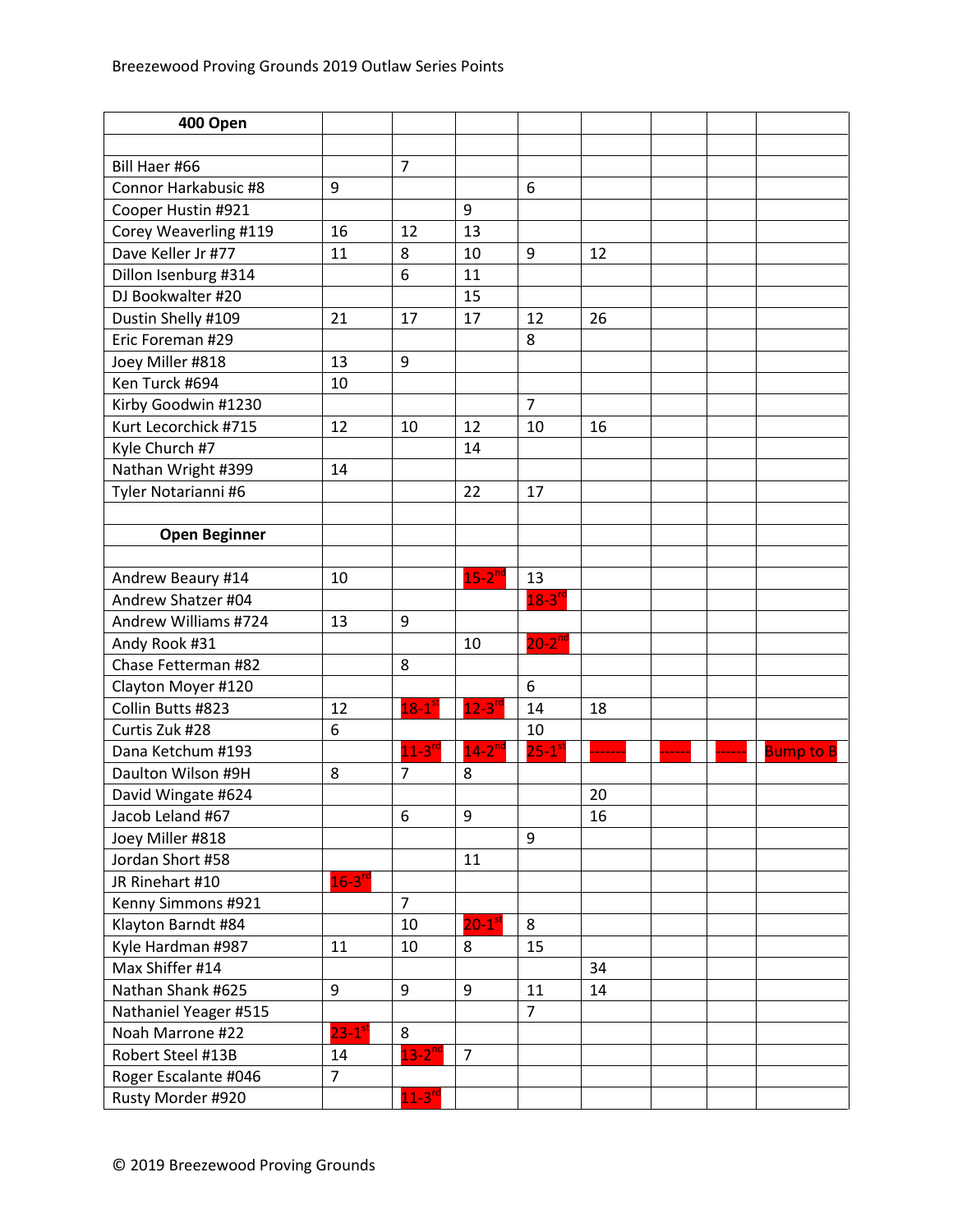| Timothy Welcomer #407    |                |                      | $\overline{7}$      |                |    |  |                  |
|--------------------------|----------------|----------------------|---------------------|----------------|----|--|------------------|
| Troy Lewis #61           |                |                      | 12                  | 17             |    |  |                  |
| <b>Tyler Marlin #1</b>   | $18-2^{nd}$    | $18-1$ <sup>st</sup> | $19-1$ <sup>s</sup> |                |    |  | <b>Bump to B</b> |
| Tyler Wildsmith #918     |                | $13 - 2^{nc}$        | $13 - 3^{r}$        |                |    |  |                  |
| Zachery Christ #517      | 15             |                      | 10                  | 16             | 24 |  |                  |
| Zack Davies #3           |                |                      | 11                  |                |    |  |                  |
|                          |                |                      |                     |                |    |  |                  |
| <b>Open Intermediate</b> |                |                      |                     |                |    |  |                  |
|                          |                |                      |                     |                |    |  |                  |
| Brandon Elliot #088      |                |                      |                     | 9              |    |  |                  |
| Brett Pochet #225        |                | 16                   | $\overline{7}$      | 22             | 40 |  |                  |
| Cole Wertz #21           |                | 10                   |                     |                | 26 |  |                  |
| Corey Weaverling #119    |                | 19                   | 9                   |                |    |  |                  |
| Devin Baker #11          | 23             |                      | 14                  | 8              | 18 |  |                  |
| DJ Bookwalter #89        | 12             |                      | 22                  |                |    |  |                  |
| Dustin Rook #14          |                |                      |                     | 10             | 30 |  |                  |
| Dylan Aungst #151        |                |                      |                     | 14             |    |  |                  |
| Gabe Lukasik #117        | 13             | 24                   | 12                  | 13             | 22 |  |                  |
| Jacob Ryan #75           | 11             |                      |                     |                |    |  |                  |
| Jaryd Griffie #919       |                |                      | 17                  | 15             | 20 |  |                  |
| John Wiesheier #524      | 15             | 14                   | 8                   | 12             | 16 |  |                  |
| Jordan Williard #10      |                |                      |                     |                | 24 |  |                  |
| Kaden Gingras #003       |                | 17                   |                     | $\overline{7}$ | 14 |  |                  |
| Mikel Weaber #581        |                | 11                   |                     |                |    |  |                  |
| Nick Tuski #699          |                |                      | 13                  |                |    |  |                  |
| Steven Muth #918         | 14             | 15                   |                     |                |    |  |                  |
| Taylor Smith #412        | 16             | 12                   | 15                  | 11             | 12 |  |                  |
| TJ Notarianni #6         |                |                      | 11                  |                |    |  |                  |
| Tyler Notarianni #4      |                | 9                    | 10                  | 17             |    |  |                  |
| Tyler Smith #15          | 18             | 8                    |                     |                |    |  |                  |
| Tyler Wildsmith #515     |                |                      |                     | 6              |    |  |                  |
| William Spatz #04        | 10             | 13                   | 6                   |                |    |  |                  |
|                          |                |                      |                     |                |    |  |                  |
| <b>Open Advanced</b>     |                |                      |                     |                |    |  |                  |
|                          |                |                      |                     |                |    |  |                  |
| Adam Whary #512          | 6              |                      |                     | 6              |    |  |                  |
| Brock Jumper #112        | 9              |                      |                     |                |    |  |                  |
| Chris Walls #13          |                |                      | 6                   |                |    |  |                  |
| Dayton Buhrman #56       | 8              |                      |                     |                |    |  |                  |
| Ian Tolbert #521         |                | 6                    | $\overline{7}$      |                |    |  |                  |
| John Natalie #13         |                | 17                   |                     |                |    |  |                  |
| Justin Feight #297       | 10             | 10                   | 10                  | $\overline{7}$ |    |  |                  |
| Luke Haberlein #434      | $\overline{7}$ | $\overline{7}$       |                     | 9              | 14 |  |                  |
| Tim Notarianni #4        |                | 8                    | 8                   | 8              |    |  |                  |
| Tommy Fink #133          |                |                      |                     | 10             |    |  |                  |
| Trevor Bulger #4         | 12             | 9                    |                     | 12             | 18 |  |                  |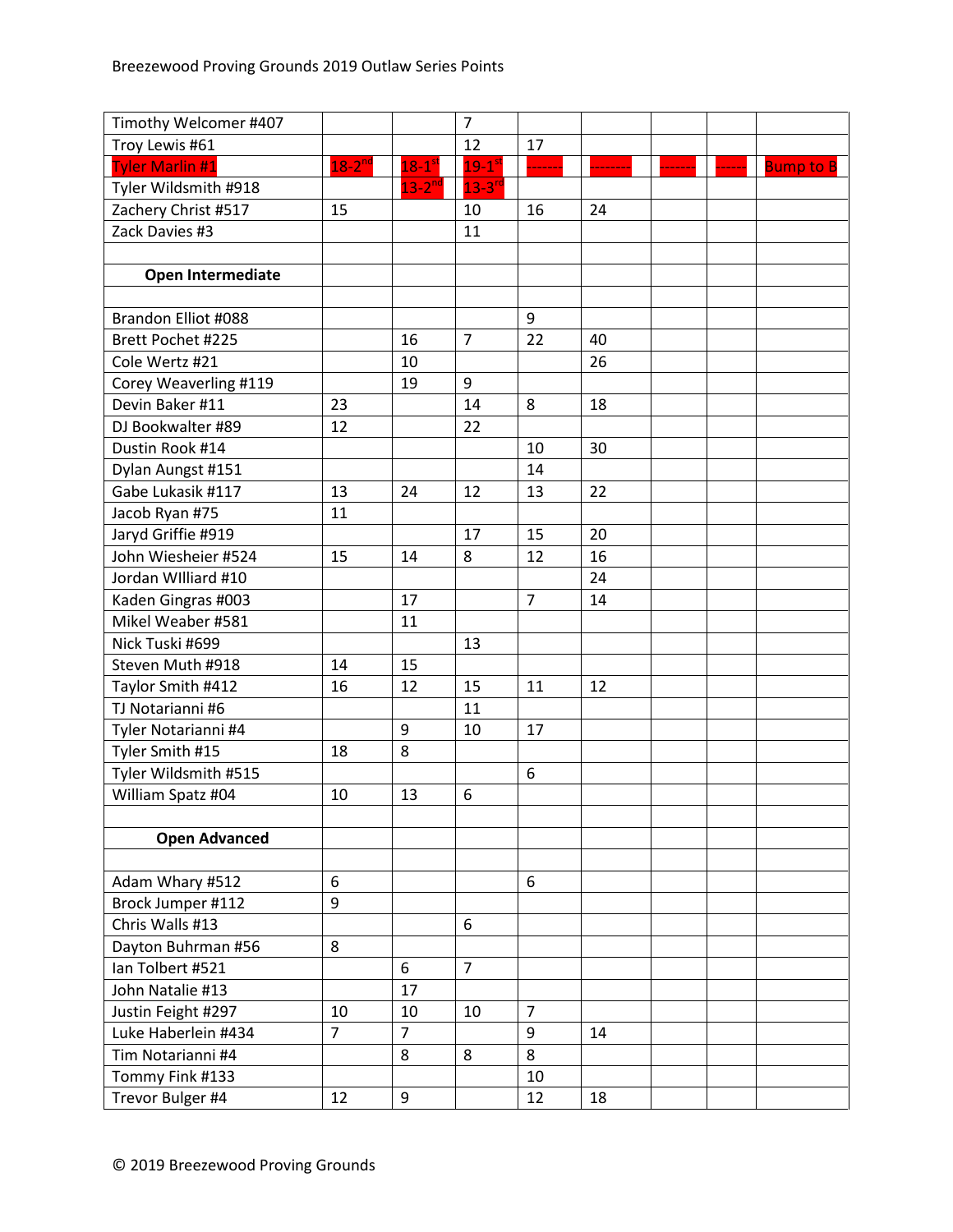| Ty Gehman #113        | 17             | 12             | 15             | 17              | 28              |  |  |
|-----------------------|----------------|----------------|----------------|-----------------|-----------------|--|--|
| Tyler Marlin #1       |                |                |                |                 | 12              |  |  |
|                       |                |                |                |                 |                 |  |  |
| <b>Women Open</b>     |                |                |                |                 |                 |  |  |
|                       |                |                |                |                 |                 |  |  |
| Ashley Tolbert #610   |                | 9              | $\overline{7}$ |                 |                 |  |  |
| Breanna Savage #104   |                | 15             | 13             | 9               |                 |  |  |
| Chloe Sanner #111     |                | 12             | 10             |                 |                 |  |  |
| Courtney Caldwell #43 |                | 18             |                |                 |                 |  |  |
| Destiny Boden #13B    |                |                | 8              | 12              | 18              |  |  |
| Felecha Dashem #118   | $\overline{7}$ |                | 9              | 8               | 16              |  |  |
| Holly Carroll #595    | 11             | 23             | 15             | 14              | 14              |  |  |
| Jordan Kunkle #00     | 6              | 10             | 6              | $\overline{7}$  | 12              |  |  |
| Maddie Hill #202      | 9              | 16             | 12             | 10              | 20              |  |  |
| Rebecca Rodriguez #27 |                | 13             |                |                 |                 |  |  |
| Regina Swinger #3     |                | $\overline{7}$ |                |                 |                 |  |  |
| Sam Flack #762        |                | 8              |                |                 |                 |  |  |
| Shelby Cobrando #55   | 16             | 11             | 20             | 19              | 34              |  |  |
| Tabby Krone #4        | 8              | 14             | 11             | 11              | 24              |  |  |
|                       |                |                |                |                 |                 |  |  |
| Vet 30 Plus           |                |                |                |                 |                 |  |  |
|                       |                |                |                |                 |                 |  |  |
| Ashley Imler #6       | 16             | 15             | 14             | 14              | 30              |  |  |
| Bill Haer #66         | 11             | 9              | 9              | $\overline{7}$  | 16              |  |  |
| Daryl Rhine #45       | 12             | 14             | 12             | 13              | 22              |  |  |
| Dave Keller Jr #77    | 10             |                | 8              | 9               |                 |  |  |
| David Savage #104     | 14             | 7              | 11             | 11              | 18              |  |  |
| Dustin Shelly #109    | $\overline{7}$ | 17             | $\overline{7}$ | 15              | 26              |  |  |
| Howard Dashem #629    | 8              | 8              | 6              | 8               | 14              |  |  |
| Ian Smith #171        |                | 20             |                |                 |                 |  |  |
| Ian Tolbert #521      |                | 25             | 23             | 22              | 40              |  |  |
| Jake Harmon #419      |                | 16             | 15             | 17              |                 |  |  |
| James Marrone #76     | 15             | 12             | 13             | 12              | 24              |  |  |
| Joe Miller #818       |                | 10             | 10             |                 |                 |  |  |
| John Shank #820       | 13             | 11             | 16             |                 | 20              |  |  |
| Josh Costaldo #587    | 18             | 13             |                | 10              |                 |  |  |
| Lucas Smith #27       |                |                | 18             |                 |                 |  |  |
| Roger Escalante #046  | 9              |                |                |                 |                 |  |  |
| Tyler Smith #15       | 23             | 18             |                |                 |                 |  |  |
|                       |                |                |                |                 |                 |  |  |
|                       |                |                |                |                 |                 |  |  |
| <b>Trophy Open</b>    |                |                |                |                 |                 |  |  |
|                       |                |                |                |                 |                 |  |  |
| Collin Butts #823     |                |                |                | 6 <sup>th</sup> |                 |  |  |
| Dustin Rook #14       |                |                |                |                 | 6 <sup>th</sup> |  |  |
| Dylan Aungst #151     |                |                |                | 3 <sup>rd</sup> |                 |  |  |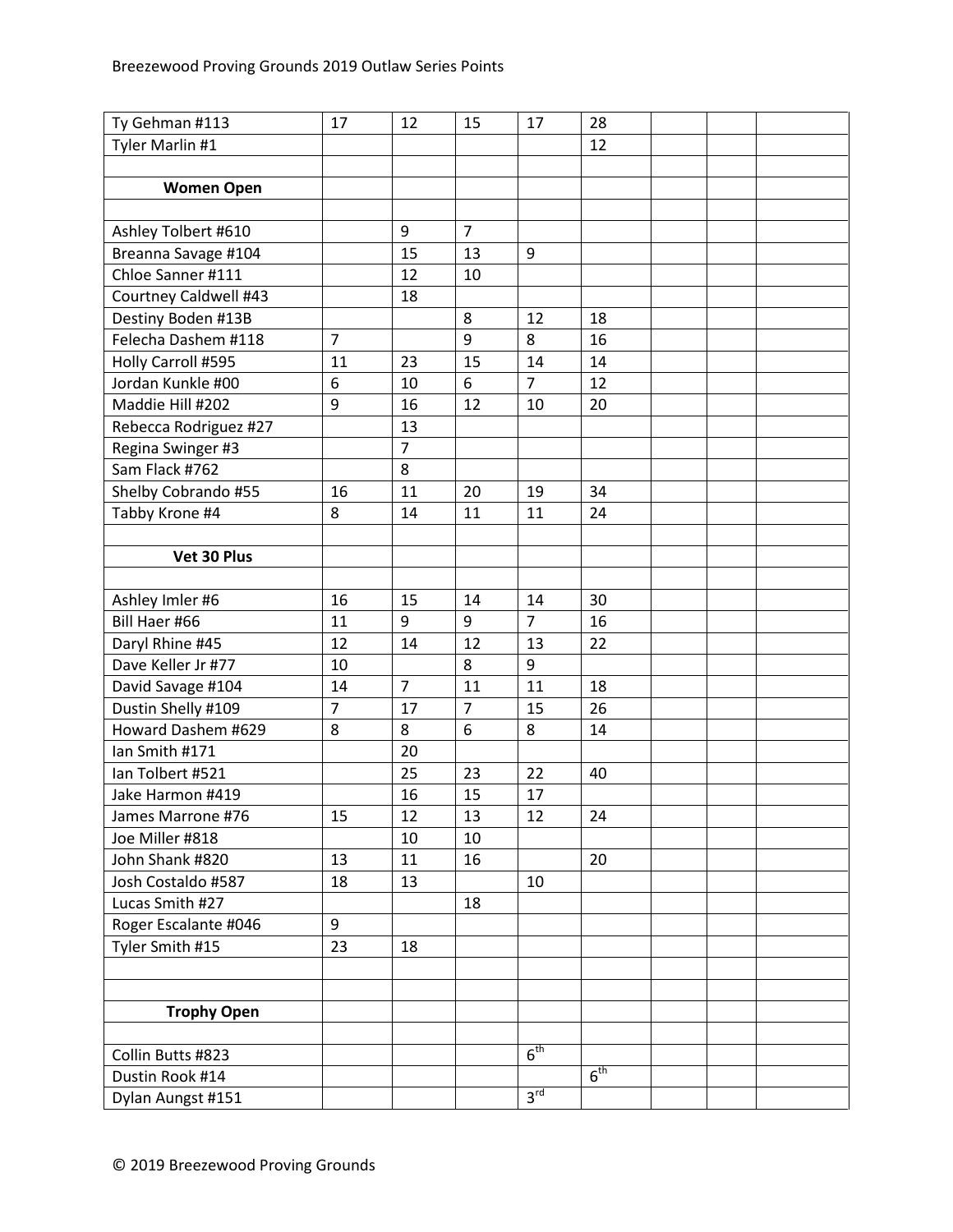| Ian Tolbert #521      |                 |                 |                 | 1 <sup>st</sup> | 7 <sup>th</sup> |  |  |
|-----------------------|-----------------|-----------------|-----------------|-----------------|-----------------|--|--|
| Jacob Ryan #75        | 1 <sup>st</sup> |                 |                 | $2^{nd}$        | $3^{\text{rd}}$ |  |  |
| Jaryd Griffie #21j    |                 |                 |                 |                 | 2 <sup>nd</sup> |  |  |
| John Schmidt #418     |                 | 3 <sup>rd</sup> |                 |                 |                 |  |  |
| Jon Blemler #326      |                 |                 | 1 <sup>st</sup> |                 | 4 <sup>th</sup> |  |  |
| Jordan Williard #10   |                 |                 |                 |                 | 1 <sup>st</sup> |  |  |
| Josh Castaldo #587    |                 | 2 <sup>nd</sup> |                 | 7 <sup>th</sup> |                 |  |  |
| Nathan Wright #399    | 2 <sup>nd</sup> |                 |                 |                 |                 |  |  |
| Nathaniel Yeager #515 |                 |                 | 6 <sup>th</sup> |                 |                 |  |  |
| Paul Morelli #77      |                 | 1 <sup>st</sup> | 3 <sup>rd</sup> |                 |                 |  |  |
| Paul Savino #418      |                 |                 | 5 <sup>th</sup> | 5 <sup>th</sup> |                 |  |  |
| Taylor Smith #412     |                 |                 | 4 <sup>th</sup> |                 |                 |  |  |
| Troy Lewis #61        |                 |                 | 2 <sup>nd</sup> | 4 <sup>th</sup> |                 |  |  |
| Tyler Marlin #1       |                 |                 |                 |                 | 5 <sup>th</sup> |  |  |
|                       |                 |                 |                 |                 |                 |  |  |
| <b>TRIKES</b>         |                 |                 |                 |                 |                 |  |  |
|                       |                 |                 |                 |                 |                 |  |  |
| 2 Stroke Open         |                 |                 |                 |                 |                 |  |  |
|                       |                 |                 |                 |                 |                 |  |  |
| Bryan Ditch #97       | 17              |                 |                 |                 |                 |  |  |
| Dalton Gish #444      | $\overline{7}$  |                 |                 | 12              |                 |  |  |
| Dave Swinger #520     | 22              |                 | 13              | 11              |                 |  |  |
| George Hodges #510    |                 |                 | 9               |                 |                 |  |  |
| Isaiah Marker #12     | 13              |                 |                 | 9               |                 |  |  |
| Joe Day #913          | 6               |                 |                 |                 |                 |  |  |
| John Fowler #72       |                 |                 | 11              |                 |                 |  |  |
| John Souto #316       | 11              |                 | 14              | 10              |                 |  |  |
| Mark Rich #133        | 8               |                 |                 |                 |                 |  |  |
| Nathan Berkheiser #37 |                 |                 | 8               |                 |                 |  |  |
| Nick Day #86          | 10              |                 |                 |                 |                 |  |  |
| Ray Eldridge #747     | 12              |                 | 12              |                 |                 |  |  |
| Regina Swinger #3     | 9               |                 | $\overline{7}$  | 6               |                 |  |  |
| Sam Harkabusic #7     | 14              |                 | 16              | 14              |                 |  |  |
| Ted Trey #9           |                 |                 | 10              |                 |                 |  |  |
| Tom Fox #68           |                 |                 |                 | $\overline{7}$  |                 |  |  |
| Wyatt Watson #69      |                 |                 |                 | 8               |                 |  |  |
| Zachery Howard #249   | 15              |                 | 21              | 19              |                 |  |  |
|                       |                 |                 |                 |                 |                 |  |  |
| 4 Stroke Open         |                 |                 |                 |                 |                 |  |  |
|                       |                 |                 |                 |                 |                 |  |  |
| Bryan Ditch #97       | 17              |                 | 13              | 12              |                 |  |  |
| Ed Steinmann #55      |                 |                 |                 | 6               |                 |  |  |
| Gavin Hoffman #50     | 12              |                 |                 |                 |                 |  |  |
| Isaiah Marker #12     |                 |                 |                 | 9               |                 |  |  |
| John Souto #316       | 14              |                 | 8               | 8               |                 |  |  |
| Lee Marker #5         | 19              |                 |                 | 14              |                 |  |  |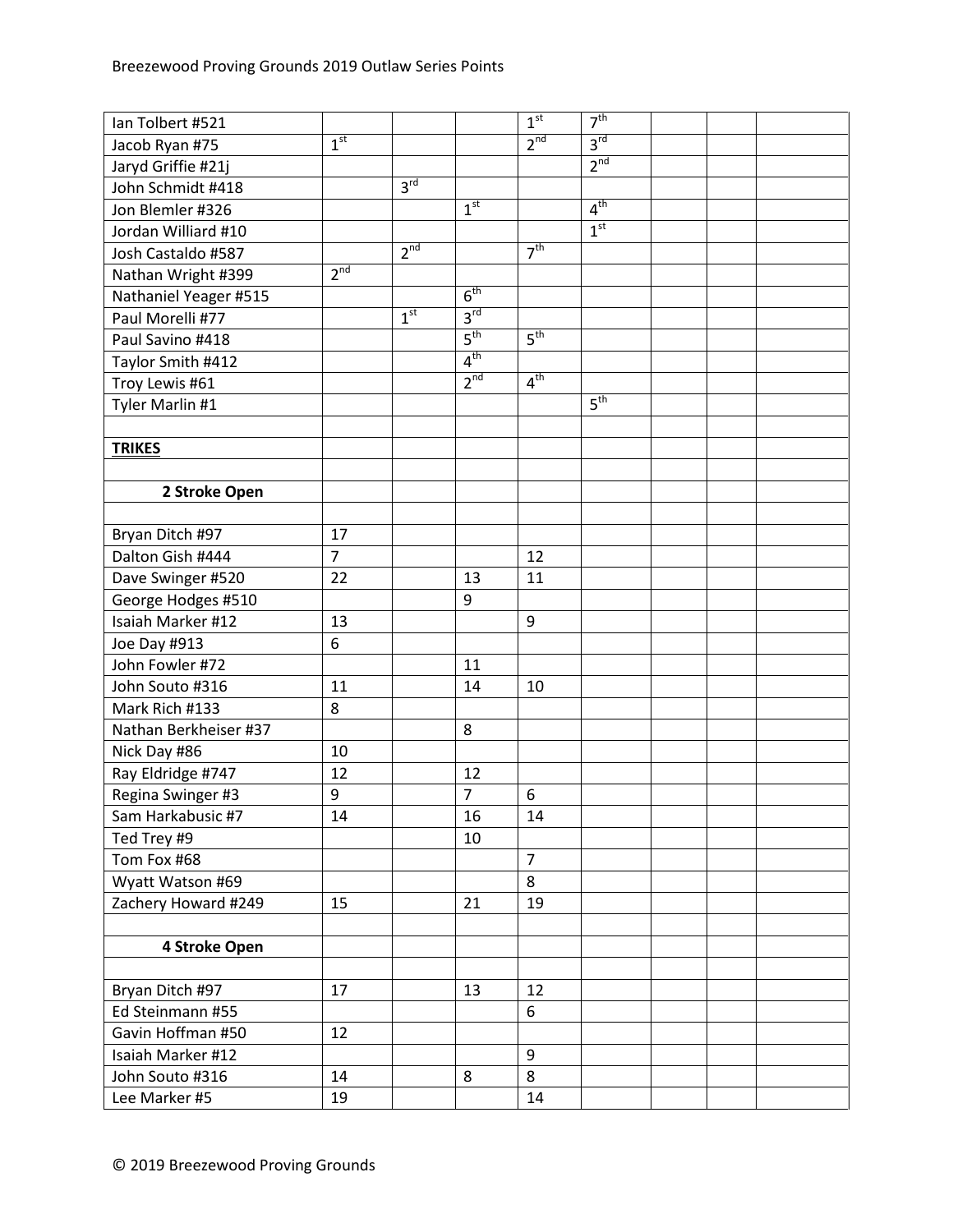| Matt Plevel #323      | 10              |                 |                 |  |  |
|-----------------------|-----------------|-----------------|-----------------|--|--|
| Nathan Mellon #36     | 13              | 10              | $\overline{7}$  |  |  |
| Ross Massa #39        | 15              | 9               |                 |  |  |
| Ruston Renn #69       | 16              | 11              | 11              |  |  |
| Sean Ridgway #314     | 24              | 18              | 19              |  |  |
| Terry Schmelze #777   | 11              |                 |                 |  |  |
| Tim Michaels #50      | 9               |                 |                 |  |  |
| Tom Fox #68           |                 | 6               |                 |  |  |
| Wyatt Watson #69      |                 | $\overline{7}$  |                 |  |  |
| Zachery Howard #149   |                 |                 | 10              |  |  |
|                       |                 |                 |                 |  |  |
| <b>Women Open</b>     |                 |                 |                 |  |  |
|                       |                 |                 |                 |  |  |
| Ashley Imler #314     |                 | 15              | 13              |  |  |
| Kait Jacoby #414      | 8               | $\overline{7}$  |                 |  |  |
| Megan Fox #86         |                 | 6               |                 |  |  |
| Regina Swinger #3     | 13              | 10              | 6               |  |  |
| Sam Flack #762        | 6               | 8               | 8               |  |  |
|                       |                 |                 |                 |  |  |
| <b>Kids Open</b>      |                 |                 |                 |  |  |
|                       |                 |                 |                 |  |  |
| Fred Day #5           | $\overline{7}$  |                 |                 |  |  |
| Max Mortellite #621   | 9               | 12              |                 |  |  |
| Raymond Eldridge #95  | 8               | $\overline{7}$  |                 |  |  |
| Riley Tolar #625      | 6               |                 |                 |  |  |
| Wesley Franke #773    | 11              |                 |                 |  |  |
| Wilson Moraer #25     | 16              |                 | 11              |  |  |
|                       |                 |                 |                 |  |  |
| <b>Hard Tail Open</b> |                 |                 |                 |  |  |
|                       |                 |                 |                 |  |  |
| Brad Waddell #714     | 11              |                 | 8               |  |  |
| Dakota Cann #713      | 10              |                 |                 |  |  |
| Gary Tolar #869       | 6               | 6               |                 |  |  |
| Gavin Hoffman #47     | 14              |                 |                 |  |  |
| John Souto #316       | 19              | 13              | 13              |  |  |
| Nathan Mellon #36     | 8               |                 |                 |  |  |
| Steve Downs #68       | $\overline{7}$  |                 |                 |  |  |
| Terry Schmelzle #T1   | 9               |                 |                 |  |  |
| Wyatt Watson #69      | 12              | 8               | 6               |  |  |
|                       |                 |                 |                 |  |  |
|                       |                 |                 |                 |  |  |
| <b>Open Money</b>     |                 |                 |                 |  |  |
|                       |                 |                 |                 |  |  |
| Dalton Gish #444      | 1 <sup>st</sup> |                 | 2 <sup>nd</sup> |  |  |
| Dave Swinger #520     | 4 <sup>th</sup> |                 | 4 <sup>th</sup> |  |  |
| John Souto #316       | $5^{\text{th}}$ | 4 <sup>th</sup> |                 |  |  |
|                       |                 |                 |                 |  |  |